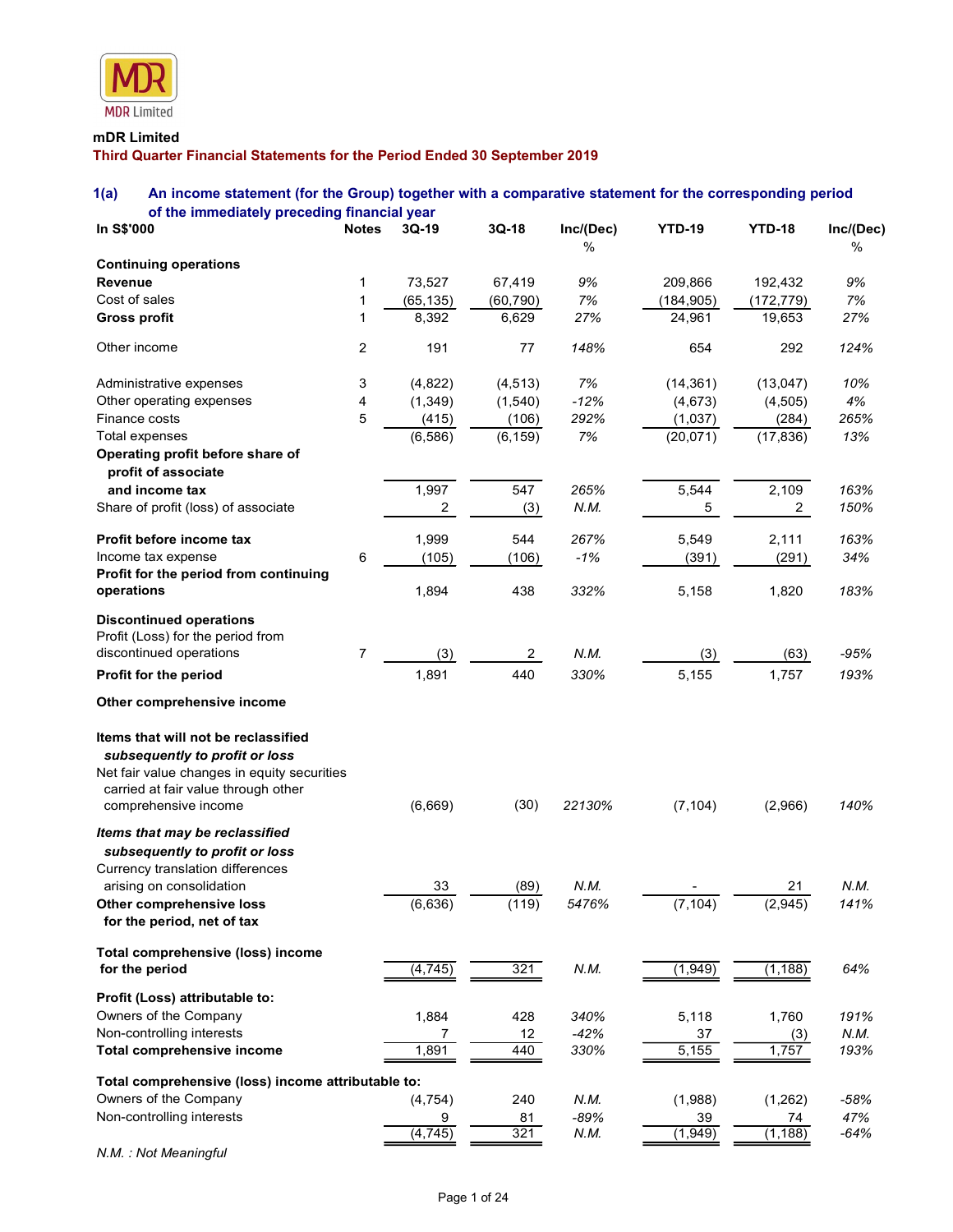#### 1(a)(i) Breakdown and explanatory notes to the income statement

## Note 1 Revenue, cost of sales and gross profit

Note 2

.

| a)(i) | Breakdown and explanatory notes to the income statement                                                                                                                                                      |                |                          |               |               |
|-------|--------------------------------------------------------------------------------------------------------------------------------------------------------------------------------------------------------------|----------------|--------------------------|---------------|---------------|
| pte 1 | Revenue, cost of sales and gross profit                                                                                                                                                                      |                |                          |               |               |
|       | The Group operates in four business segments - After Market Services (AMS), Distribution Management<br>Solutions (DMS), Digital Inkjet Printing for Out-Of-Home Advertising Solutions (DPAS) and Investment. |                |                          |               |               |
|       | The breakdown of revenue and cost of goods sold are as follows:                                                                                                                                              |                |                          |               |               |
|       | In S\$'000                                                                                                                                                                                                   | 3Q-19          | $3Q-18$                  | <b>YTD-19</b> | <b>YTD-18</b> |
|       | Revenue                                                                                                                                                                                                      |                |                          |               |               |
|       | AMS                                                                                                                                                                                                          | 5,202          | 6,209                    | 15,336        | 18,977        |
|       | <b>DMS</b>                                                                                                                                                                                                   | 64,863         | 59,415                   | 184,477       | 167,538       |
|       | <b>DPAS</b>                                                                                                                                                                                                  | 1,435          | 1,304                    | 4,545         | 4,693         |
|       | Investment                                                                                                                                                                                                   | 2,027          | 491                      | 5,508         | 1,224         |
|       |                                                                                                                                                                                                              | 73,527         | 67,419                   | 209,866       | 192,432       |
|       | Cost of goods sold                                                                                                                                                                                           |                |                          |               |               |
|       | AMS                                                                                                                                                                                                          | (3,848)        | (4, 744)                 | (11, 241)     | (14, 264)     |
|       | <b>DMS</b>                                                                                                                                                                                                   | (60, 255)      | (55, 109)                | (170, 358)    | (155, 258)    |
|       | <b>DPAS</b>                                                                                                                                                                                                  | (1,032)        | (937)                    | (3,306)       | (3, 257)      |
|       | Investment                                                                                                                                                                                                   |                |                          |               |               |
|       |                                                                                                                                                                                                              | (65, 135)      | (60, 790)                | (184, 905)    | (172, 779)    |
|       | <b>Gross profit</b>                                                                                                                                                                                          |                |                          |               |               |
|       | AMS                                                                                                                                                                                                          | 1,354          | 1,465                    | 4,095         | 4,713         |
|       | <b>DMS</b>                                                                                                                                                                                                   | 4,608          | 4,306                    | 14,119        | 12,280        |
|       | <b>DPAS</b>                                                                                                                                                                                                  | 403            | 367                      | 1,239         | 1,436         |
|       | Investment                                                                                                                                                                                                   | 2,027          | 491                      | 5,508         | 1,224         |
|       |                                                                                                                                                                                                              | 8,392          | 6,629                    | 24,961        | 19,653        |
|       | GP%                                                                                                                                                                                                          |                |                          |               |               |
|       | AMS                                                                                                                                                                                                          | 26%            | 24%                      | 27%           | 25%           |
|       | <b>DMS</b>                                                                                                                                                                                                   | 7%             | 7%                       | 8%            | 7%            |
|       | <b>DPAS</b>                                                                                                                                                                                                  | 28%            | 28%                      | 27%           | 31%           |
|       | Investment                                                                                                                                                                                                   | 100%           | 100%                     | 100%          | 100%          |
|       |                                                                                                                                                                                                              | 11%            | 10%                      | 12%           | 10%           |
|       |                                                                                                                                                                                                              |                |                          |               |               |
|       | ote 2 Other income consists of the following:                                                                                                                                                                |                |                          |               |               |
|       | In S\$'000                                                                                                                                                                                                   | $3Q-19$        | $3Q-18$                  | <b>YTD-19</b> | <b>YTD-18</b> |
|       | Interest income on fixed deposits                                                                                                                                                                            | $\mathsf 3$    | 83                       | 21            | 121           |
|       | Rental income                                                                                                                                                                                                | 150            | 5                        | 458           | 15            |
|       | Liabilities (Reversal of liabilities) written back                                                                                                                                                           | $\,6$          | (50)                     | 6             | (50)          |
|       | Wage credit                                                                                                                                                                                                  | $\blacksquare$ | $\overline{\phantom{0}}$ | 61            | 113           |
|       | Others                                                                                                                                                                                                       | 32             | 39                       | 108           | 93            |
|       |                                                                                                                                                                                                              | 191            | $\overline{77}$          | 654           | 292           |
|       |                                                                                                                                                                                                              |                |                          |               |               |

| Interest income on fixed deposits                  |     | 83   | 21  | 121  |
|----------------------------------------------------|-----|------|-----|------|
| Rental income                                      | 150 | 5    | 458 | 15   |
| Liabilities (Reversal of liabilities) written back | 6   | (50) | 6   | (50) |
| Wage credit                                        |     |      | 61  | 113  |
| <b>Others</b>                                      | 32  | 39   | 108 | 93   |
|                                                    | 191 |      | 654 | 292  |

Higher rental income in 3Q-19 and YTD-19 was due to the recovery of rental support from principal, classified as other income in 3Q-19 and YTD-19 while the rental support was recorded net of rental expenses in 3Q-18 and YTD-18, following the adoption of SFRS (I) 16 Leases on 1 January 2019, as explained in Section 5.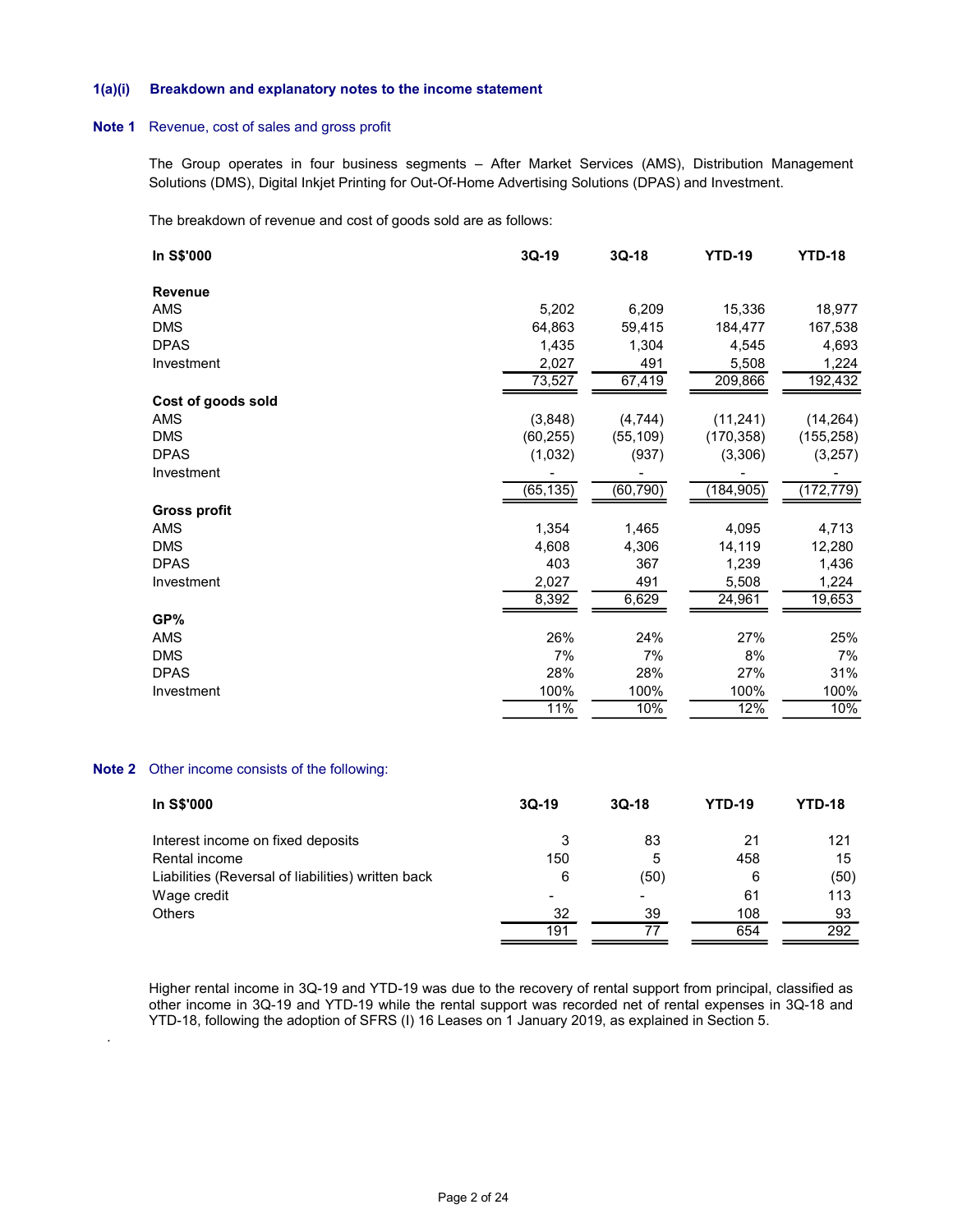#### Note 3 Administrative expenses

| Note 3 | Administrative expenses                                                                                    |                     |          |                      |               |
|--------|------------------------------------------------------------------------------------------------------------|---------------------|----------|----------------------|---------------|
|        | The administrative expenses comprise mainly staff cost.                                                    |                     |          |                      |               |
|        | In S\$'000                                                                                                 | 3Q-19               | $3Q-18$  | <b>YTD-19</b>        | <b>YTD-18</b> |
|        | <b>Staff Cost</b>                                                                                          |                     |          |                      |               |
|        | AMS                                                                                                        | 922                 | 983      | 2,836                | 3,103         |
|        | <b>DMS</b><br><b>DPAS</b>                                                                                  | 1,836<br>167        | 1,754    | 5,404                | 5,249         |
|        | Management and HQ support staff costs                                                                      |                     | 181      | 507                  | 506           |
|        | (including Directors' fees)                                                                                | 1,105               | 811      | 3,262                | 2,064         |
|        |                                                                                                            | 4,030               | 3,729    | 12,009               | 10,922        |
|        | The increase in staff costs for management and HQ support was mainly due to the transfer of headcount from |                     |          |                      |               |
|        | DMS since 3Q-18, annual salary increment, bonus provision and other performance related adjustments.       |                     |          |                      |               |
|        | Note 4 Other operating expenses                                                                            |                     |          |                      |               |
|        | Other operating expenses consist of the following:                                                         |                     |          |                      |               |
|        | In S\$'000                                                                                                 | $3Q-19$             | $3Q-18$  | <b>YTD-19</b>        | <b>YTD-18</b> |
|        | Rental expenses                                                                                            | 253                 | 1,091    | 753                  | 3,284         |
|        | Depreciation expenses                                                                                      | 1,282               | 225      | 3,829                | 654           |
|        | Plant and equipment written off<br>Gain on disposal of plant and equipment                                 | $\mathbf{1}$<br>(9) | 8<br>(8) | $\mathbf{3}$<br>(35) | 42<br>(3)     |
|        |                                                                                                            |                     |          |                      |               |

## Note 4 Other operating expenses

| DMS                                                                                                                                                                                                                                                                                                                                                                                                                                                                                                                                                                                                                                                                                                                                                                                                                                                                                                                                                                                                                                                                                                                                                                                                                                                                                                                                                                                                                                                                                                                                                                                                                                              | 1,836 | 1,754 | 5,404 | 5,249         |
|--------------------------------------------------------------------------------------------------------------------------------------------------------------------------------------------------------------------------------------------------------------------------------------------------------------------------------------------------------------------------------------------------------------------------------------------------------------------------------------------------------------------------------------------------------------------------------------------------------------------------------------------------------------------------------------------------------------------------------------------------------------------------------------------------------------------------------------------------------------------------------------------------------------------------------------------------------------------------------------------------------------------------------------------------------------------------------------------------------------------------------------------------------------------------------------------------------------------------------------------------------------------------------------------------------------------------------------------------------------------------------------------------------------------------------------------------------------------------------------------------------------------------------------------------------------------------------------------------------------------------------------------------|-------|-------|-------|---------------|
| <b>DPAS</b>                                                                                                                                                                                                                                                                                                                                                                                                                                                                                                                                                                                                                                                                                                                                                                                                                                                                                                                                                                                                                                                                                                                                                                                                                                                                                                                                                                                                                                                                                                                                                                                                                                      | 167   | 181   | 507   | 506           |
|                                                                                                                                                                                                                                                                                                                                                                                                                                                                                                                                                                                                                                                                                                                                                                                                                                                                                                                                                                                                                                                                                                                                                                                                                                                                                                                                                                                                                                                                                                                                                                                                                                                  |       |       |       |               |
|                                                                                                                                                                                                                                                                                                                                                                                                                                                                                                                                                                                                                                                                                                                                                                                                                                                                                                                                                                                                                                                                                                                                                                                                                                                                                                                                                                                                                                                                                                                                                                                                                                                  |       |       |       | 2,064         |
|                                                                                                                                                                                                                                                                                                                                                                                                                                                                                                                                                                                                                                                                                                                                                                                                                                                                                                                                                                                                                                                                                                                                                                                                                                                                                                                                                                                                                                                                                                                                                                                                                                                  |       |       |       | 10,922        |
| Management and HQ support staff costs<br>1,105<br>811<br>3,262<br>(including Directors' fees)<br>4,030<br>3,729<br>12,009<br>The increase in staff costs for management and HQ support was mainly due to the transfer of headcount from<br>DMS since 3Q-18, annual salary increment, bonus provision and other performance related adjustments.<br>Other operating expenses<br>Other operating expenses consist of the following:<br>In S\$'000<br>$3Q-19$<br>$3Q-18$<br><b>YTD-19</b><br>253<br>1,091<br>753<br>Rental expenses<br>225<br>1,282<br>3,829<br>Depreciation expenses<br>Plant and equipment written off<br>8<br>3<br>$\mathbf{1}$<br>Gain on disposal of plant and equipment<br>(9)<br>(8)<br>(35)<br>Gain on disposal of investments in debt securities<br>(17)<br>(17)<br>(29)<br>(Reversal of) Loss allowance for trade receivables<br>(3)<br>(3)<br>Allowance for inventories<br>241<br>107<br>429<br>120<br>Foreign exchange (gain) loss<br>(399)<br>(260)<br>1,540<br>4,673<br>1,349<br>Lower rental expenses in 3Q-19 and YTD-19 mainly pertains to the adoption of SFRS (I) 16 which requires<br>lessees to recognise new assets and liabilities under an on-balance sheet accounting model and details are<br>explained in Section 5.<br>Included in depreciation expenses is the depreciation of right-of-use assets amounting to \$987,000 and<br>\$3,040,000 in 3Q-19 and YTD-19 respectively (3Q-18 and YTD-18 : \$Nil).<br><b>Finance costs</b><br>In S\$'000<br>3Q-19<br>$3Q-18$<br><b>YTD-19</b><br>322<br>92<br>728<br>Interest expense on bank loans<br>93<br>14<br>309<br>Interest expense on lease liabilities |       |       |       |               |
|                                                                                                                                                                                                                                                                                                                                                                                                                                                                                                                                                                                                                                                                                                                                                                                                                                                                                                                                                                                                                                                                                                                                                                                                                                                                                                                                                                                                                                                                                                                                                                                                                                                  |       |       |       |               |
|                                                                                                                                                                                                                                                                                                                                                                                                                                                                                                                                                                                                                                                                                                                                                                                                                                                                                                                                                                                                                                                                                                                                                                                                                                                                                                                                                                                                                                                                                                                                                                                                                                                  |       |       |       |               |
|                                                                                                                                                                                                                                                                                                                                                                                                                                                                                                                                                                                                                                                                                                                                                                                                                                                                                                                                                                                                                                                                                                                                                                                                                                                                                                                                                                                                                                                                                                                                                                                                                                                  |       |       |       |               |
|                                                                                                                                                                                                                                                                                                                                                                                                                                                                                                                                                                                                                                                                                                                                                                                                                                                                                                                                                                                                                                                                                                                                                                                                                                                                                                                                                                                                                                                                                                                                                                                                                                                  |       |       |       |               |
|                                                                                                                                                                                                                                                                                                                                                                                                                                                                                                                                                                                                                                                                                                                                                                                                                                                                                                                                                                                                                                                                                                                                                                                                                                                                                                                                                                                                                                                                                                                                                                                                                                                  |       |       |       | <b>YTD-18</b> |
|                                                                                                                                                                                                                                                                                                                                                                                                                                                                                                                                                                                                                                                                                                                                                                                                                                                                                                                                                                                                                                                                                                                                                                                                                                                                                                                                                                                                                                                                                                                                                                                                                                                  |       |       |       | 3,284         |
|                                                                                                                                                                                                                                                                                                                                                                                                                                                                                                                                                                                                                                                                                                                                                                                                                                                                                                                                                                                                                                                                                                                                                                                                                                                                                                                                                                                                                                                                                                                                                                                                                                                  |       |       |       | 654           |
|                                                                                                                                                                                                                                                                                                                                                                                                                                                                                                                                                                                                                                                                                                                                                                                                                                                                                                                                                                                                                                                                                                                                                                                                                                                                                                                                                                                                                                                                                                                                                                                                                                                  |       |       |       | 42            |
|                                                                                                                                                                                                                                                                                                                                                                                                                                                                                                                                                                                                                                                                                                                                                                                                                                                                                                                                                                                                                                                                                                                                                                                                                                                                                                                                                                                                                                                                                                                                                                                                                                                  |       |       |       | (3)           |
|                                                                                                                                                                                                                                                                                                                                                                                                                                                                                                                                                                                                                                                                                                                                                                                                                                                                                                                                                                                                                                                                                                                                                                                                                                                                                                                                                                                                                                                                                                                                                                                                                                                  |       |       |       |               |
|                                                                                                                                                                                                                                                                                                                                                                                                                                                                                                                                                                                                                                                                                                                                                                                                                                                                                                                                                                                                                                                                                                                                                                                                                                                                                                                                                                                                                                                                                                                                                                                                                                                  |       |       |       | 9             |
|                                                                                                                                                                                                                                                                                                                                                                                                                                                                                                                                                                                                                                                                                                                                                                                                                                                                                                                                                                                                                                                                                                                                                                                                                                                                                                                                                                                                                                                                                                                                                                                                                                                  |       |       |       | 351           |
|                                                                                                                                                                                                                                                                                                                                                                                                                                                                                                                                                                                                                                                                                                                                                                                                                                                                                                                                                                                                                                                                                                                                                                                                                                                                                                                                                                                                                                                                                                                                                                                                                                                  |       |       |       | 168           |
|                                                                                                                                                                                                                                                                                                                                                                                                                                                                                                                                                                                                                                                                                                                                                                                                                                                                                                                                                                                                                                                                                                                                                                                                                                                                                                                                                                                                                                                                                                                                                                                                                                                  |       |       |       | 4,505         |
|                                                                                                                                                                                                                                                                                                                                                                                                                                                                                                                                                                                                                                                                                                                                                                                                                                                                                                                                                                                                                                                                                                                                                                                                                                                                                                                                                                                                                                                                                                                                                                                                                                                  |       |       |       |               |
|                                                                                                                                                                                                                                                                                                                                                                                                                                                                                                                                                                                                                                                                                                                                                                                                                                                                                                                                                                                                                                                                                                                                                                                                                                                                                                                                                                                                                                                                                                                                                                                                                                                  |       |       |       |               |
|                                                                                                                                                                                                                                                                                                                                                                                                                                                                                                                                                                                                                                                                                                                                                                                                                                                                                                                                                                                                                                                                                                                                                                                                                                                                                                                                                                                                                                                                                                                                                                                                                                                  |       |       |       |               |
|                                                                                                                                                                                                                                                                                                                                                                                                                                                                                                                                                                                                                                                                                                                                                                                                                                                                                                                                                                                                                                                                                                                                                                                                                                                                                                                                                                                                                                                                                                                                                                                                                                                  |       |       |       | <b>YTD-18</b> |
|                                                                                                                                                                                                                                                                                                                                                                                                                                                                                                                                                                                                                                                                                                                                                                                                                                                                                                                                                                                                                                                                                                                                                                                                                                                                                                                                                                                                                                                                                                                                                                                                                                                  |       |       |       | 237           |
|                                                                                                                                                                                                                                                                                                                                                                                                                                                                                                                                                                                                                                                                                                                                                                                                                                                                                                                                                                                                                                                                                                                                                                                                                                                                                                                                                                                                                                                                                                                                                                                                                                                  |       |       |       | 47            |
|                                                                                                                                                                                                                                                                                                                                                                                                                                                                                                                                                                                                                                                                                                                                                                                                                                                                                                                                                                                                                                                                                                                                                                                                                                                                                                                                                                                                                                                                                                                                                                                                                                                  | 415   | 106   | 1,037 | 284           |

# Note 5 Finance costs

| <b>In S\$'000</b>                                                       | $3Q-19$   | $3Q-18$  | <b>YTD-19</b> | <b>YTD-18</b> |  |
|-------------------------------------------------------------------------|-----------|----------|---------------|---------------|--|
| Interest expense on bank loans<br>Interest expense on lease liabilities | 322<br>93 | 92<br>14 | 728<br>309    | 237<br>47     |  |
|                                                                         | 415       | 106      | 1.037         | 284           |  |

Following the adoption of SFRS (I) 16 Leases on 1 January 2019, the Group recognises interest expenses on the lease liabilities which resulted in the increases in 3Q-19 and YTD-19.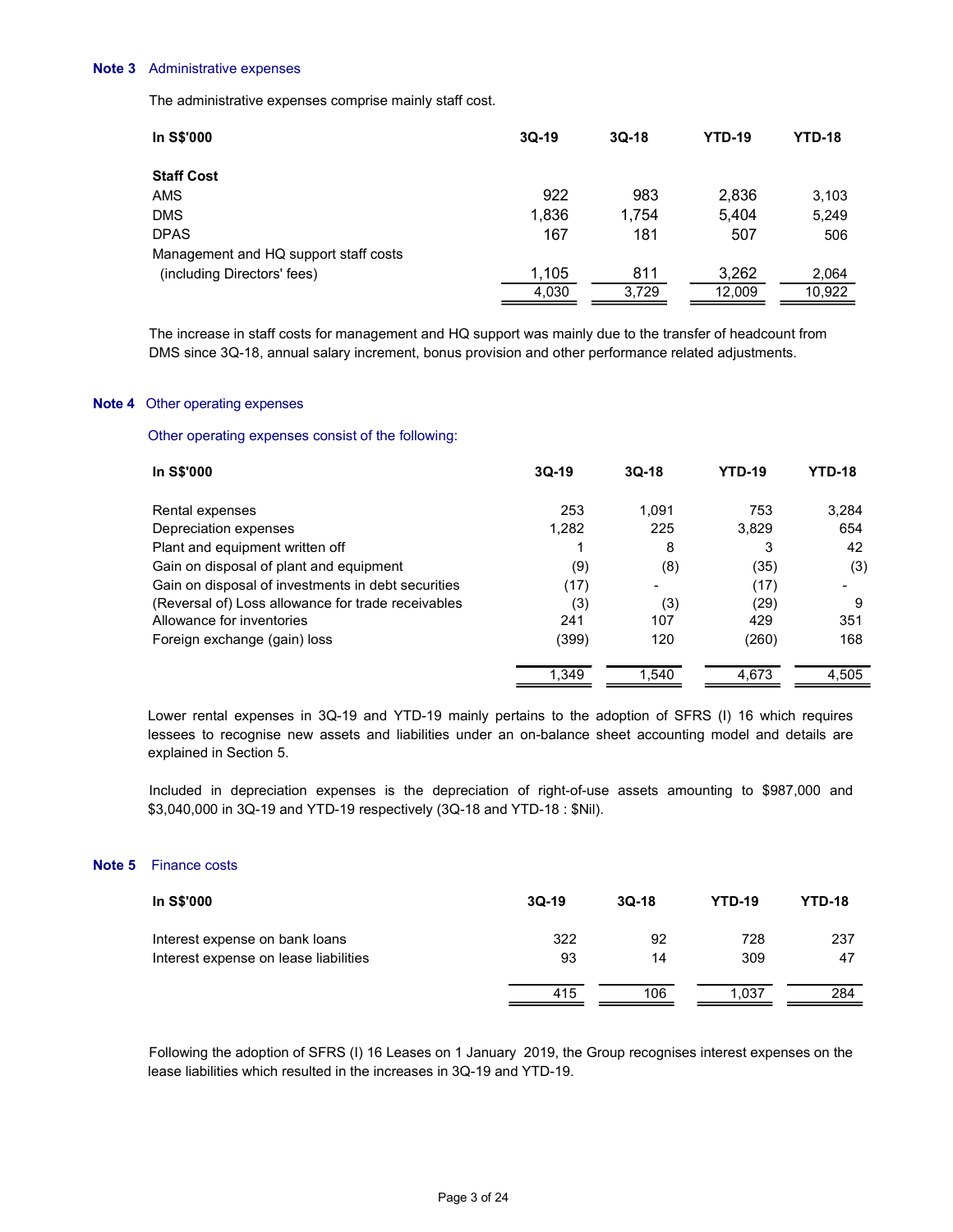# Note 6 Income tax expense

#### Note 7 Income statement for discontinued operations

| ncome tax expense                                                   |                          |                         |                   |                            |
|---------------------------------------------------------------------|--------------------------|-------------------------|-------------------|----------------------------|
|                                                                     |                          |                         |                   |                            |
| he tax expense provision is calculated for profitable subsidiaries. |                          |                         |                   |                            |
|                                                                     |                          |                         |                   |                            |
| ncome statement for discontinued operations                         |                          |                         |                   |                            |
| In S\$'000                                                          | $3Q-19$                  | $3Q-18$                 | <b>YTD-19</b>     | <b>YTD-18</b>              |
| Revenue                                                             |                          |                         |                   |                            |
| Cost of sales                                                       | $\overline{\phantom{a}}$ |                         |                   | (40)                       |
| Gross (loss) profit                                                 | $\overline{a}$           |                         |                   | (40)                       |
| Other operating income                                              |                          |                         |                   |                            |
| Administrative expenses                                             |                          |                         |                   |                            |
| Other operating expenses                                            | (3)                      | $\overline{a}$          | (3)               | (23)                       |
| (Loss) Profit before income tax                                     | (3)                      | $\overline{2}$          | $\overline{(3)}$  | (63)                       |
|                                                                     |                          |                         | -                 |                            |
| Income tax expense                                                  |                          |                         |                   |                            |
| (Loss) Profit for the period from                                   |                          | $\overline{\mathbf{c}}$ | (3)               | (63)                       |
| discontinued operations                                             | (3)                      |                         |                   |                            |
|                                                                     |                          |                         |                   |                            |
| (Loss) Profit attributable to:                                      | $\blacksquare$           |                         | $\blacksquare$    |                            |
| Owners of the Company<br>Non-controlling interests                  |                          | 3                       |                   |                            |
|                                                                     | $\frac{(3)}{(3)}$        | $\frac{(1)}{2}$         | $\frac{(3)}{(3)}$ | $(35)$<br>$(28)$<br>$(63)$ |

 Discontinued operations relate to operations in Myanmar inclusive of MDR Myanmar Co., Ltd, Golden Myanmar Sea Co., Ltd, Pixio Myanmar Co., Ltd and MDR Golden Myanmar Sea Co., Ltd, with the latter 2 entities having ceased their business operations in March 2017.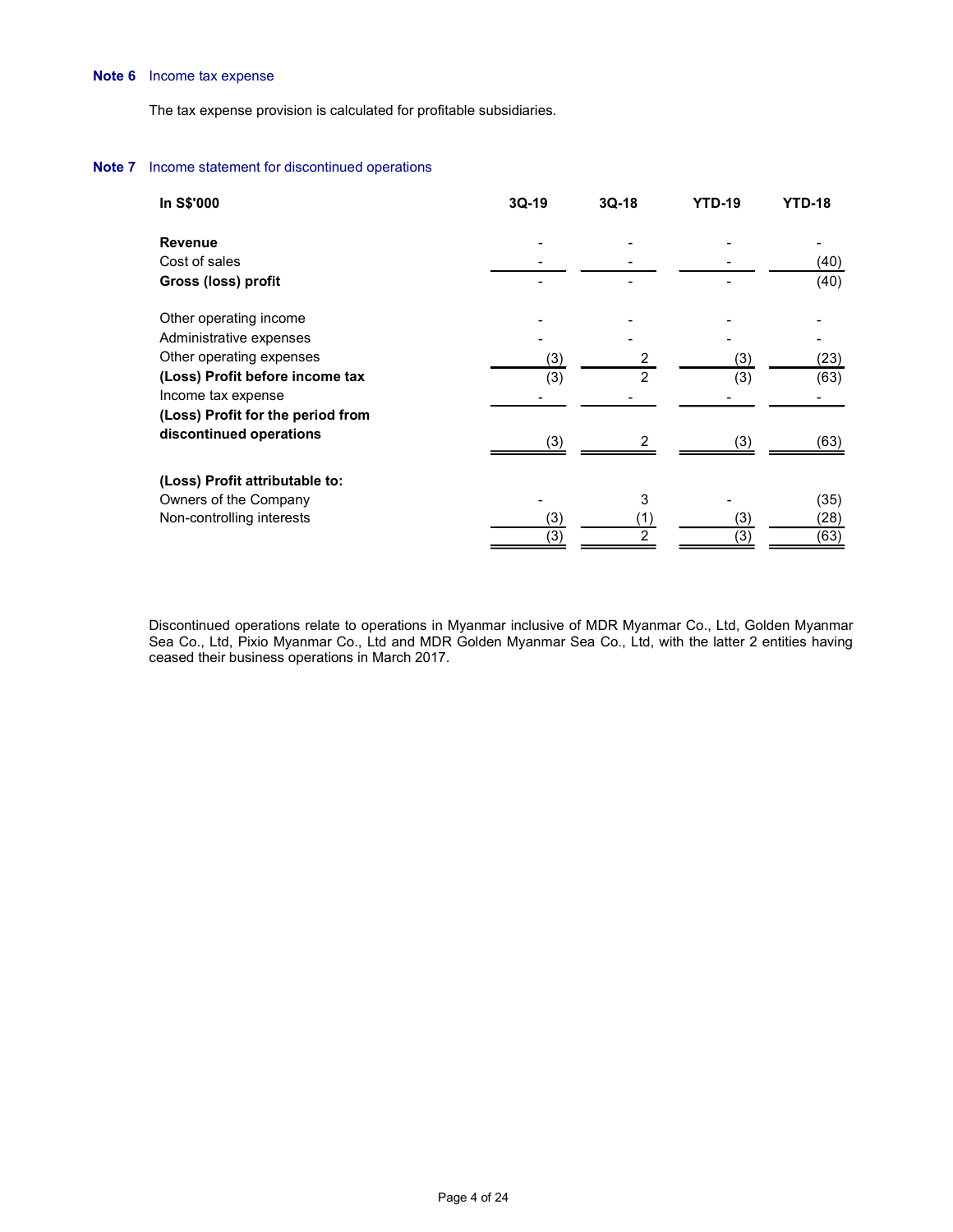# 1(b)(i) Statement of financial position (for the issuer and Group), together with a comparative statement as at the end of the immediately preceding financial year

|                                            |                |              | Group     | Company   |           |
|--------------------------------------------|----------------|--------------|-----------|-----------|-----------|
| In S\$'000                                 | <b>Notes</b>   | 30-Sep-19    | 31-Dec-18 | 30-Sep-19 | 31-Dec-18 |
| <b>ASSETS</b>                              |                |              |           |           |           |
| <b>Current assets</b>                      |                |              |           |           |           |
| Cash and bank balances                     |                | 7,854        | 8,447     | 907       | 1,082     |
| Trade receivables                          | 1              | 24,136       | 23,768    | 1,671     | 1,522     |
| Other receivables and prepayments          | $\overline{c}$ | 12,991       | 5,621     | 27,420    | 28,917    |
| Inventories                                | 3              | 32,482       | 29,921    | 1,206     | 1,174     |
| Investment in debt securities              | 6              | 15,713       |           | 15,713    |           |
| <b>Total current assets</b>                |                | 93,176       | 67,757    | 46,917    | 32,695    |
| <b>Non-current assets</b>                  |                |              |           |           |           |
| Investment in subsidiaries                 |                |              |           | 20,835    | 20,835    |
| Investment in an associate                 |                | 19           | 14        |           |           |
| Property, plant and equipment              | 4              | 17,749       | 11,097    | 1,445     | 885       |
| Goodwill                                   |                | 2,798        | 2,798     |           |           |
| Investment in equity securities            | 5              | 56,194       | 79,054    | 56,194    | 79,054    |
| Investment in debt securities              | 6              | 42,156       |           | 42,156    |           |
| Cash pledged                               |                |              | 49        |           |           |
| <b>Total non-current assets</b>            |                | 118,916      | 93,012    | 120,630   | 100,774   |
| <b>Total assets</b>                        |                | 212,092      | 160,769   | 167,547   | 133,469   |
| <b>Current liabilities</b>                 |                |              |           |           |           |
| Bank overdrafts and loans                  | $\overline{7}$ | 55,348       | 14,626    | 50,100    | 8,986     |
| Trade payables                             | 8              | 21,097       | 10,779    | 1,353     | 1,515     |
| Other payables                             | 9              | 4,455        | 5,450     | 1,283     | 1,372     |
| Lease liabilities                          | 10             | 3,810        | 335       | 318       | 36        |
| Income tax payable                         |                | 353          | 8         |           |           |
| <b>Total current liabilities</b>           |                | 85,063       | 31,198    | 53,054    | 11,909    |
| <b>Non-current liabilities</b>             |                |              |           |           |           |
| Lease liabilities                          | 10             | 3,831        | 411       | 145       | 71        |
| Deferred tax liabilities                   |                | 361          | 364       |           |           |
| <b>Total non-current liabilities</b>       |                | 4,192        | 775       | 145       | 71        |
| Capital, reserves and                      |                |              |           |           |           |
| non-controlling interests<br>Share capital |                | 126,497      | 220,312   | 126,497   | 220,312   |
| Treasury shares                            |                |              |           |           |           |
| Capital reserve                            |                | (3)<br>(325) | (325)     | (3)<br>22 | 22        |
| Investment revaluation reserve             |                | (12,606)     | (5,868)   | (12,606)  | (5,868)   |
| Property revaluation reserve               |                | 751          | 751       |           |           |
| Foreign currency translation reserve       |                | 37           | 39        |           |           |
| Retained earnings (Accumulated losses)     |                | 9,951        | (84, 609) | 438       | (92, 977) |
| Equity attributable to owners of the       |                |              |           |           |           |
| Company                                    |                | 124,302      | 130,300   | 114,348   | 121,489   |
| Non-controlling interests                  |                | (1, 465)     | (1,504)   |           |           |
| <b>Total equity</b>                        |                | 122,837      | 128,796   | 114,348   | 121,489   |
| <b>Total liabilities and equity</b>        |                | 212,092      | 160,769   | 167,547   | 133,469   |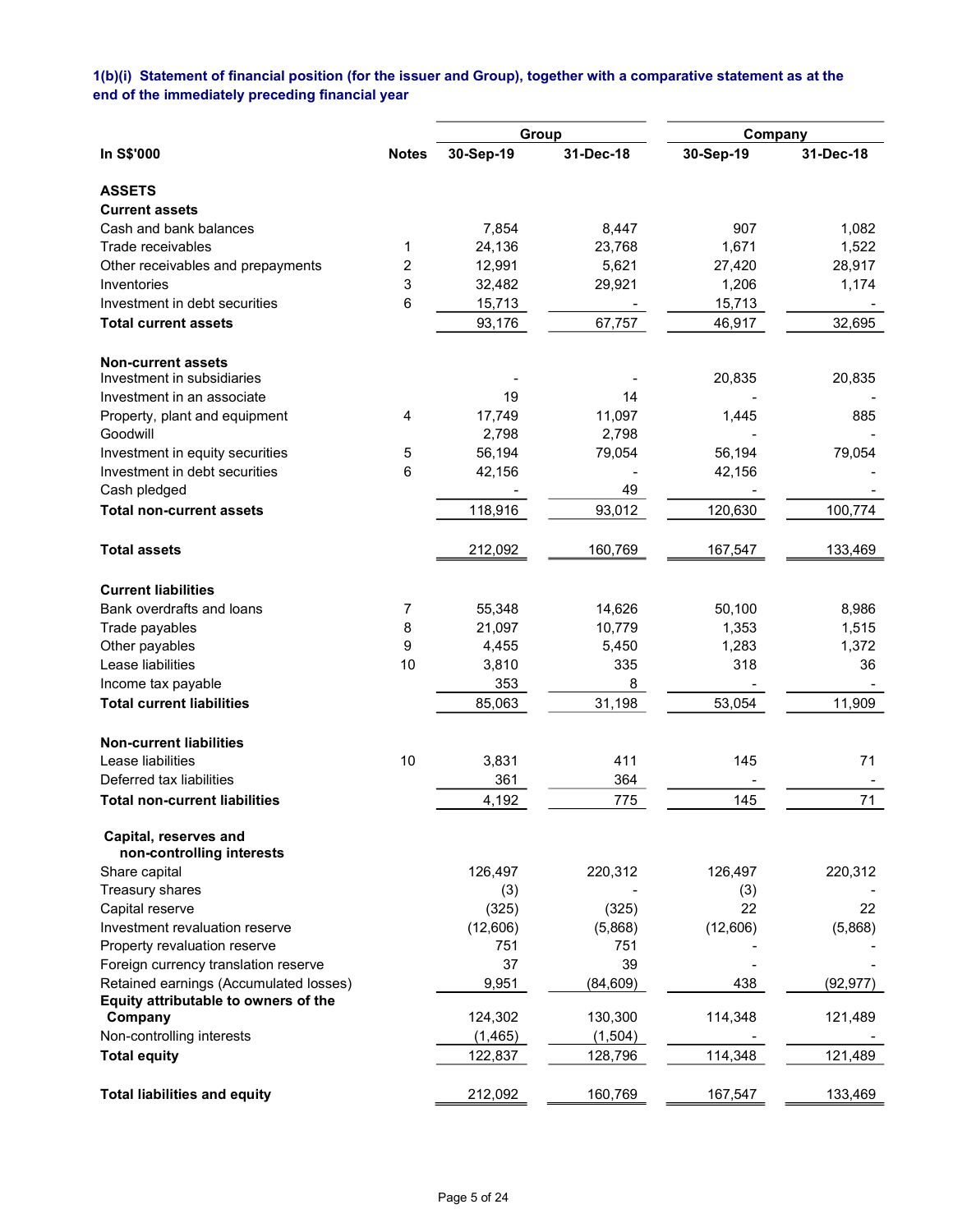# Notes

# 1 Trade receivables

The Group's trade receivables turnover as at 30 September 2019 is 31 days (31 December 2018: 31 days).

## 2 Other receivables and prepayments

The Group's other receivables and prepayments mainly consist of the following:

| S\$'000           | 30-Sep-19 | 31-Dec-18 |
|-------------------|-----------|-----------|
| Rental deposits   | 1.244     | 1.105     |
| Other receivables | 10.511    | 3.509     |
| Prepayments       | 219       | 319       |

 Other receivables of \$10.5 million as at 30 September 2019 comprised mainly of \$6.7 million to be received from principals and operators in relation to cost recovery of handsets issued on behalf, sell through, advertising and promotion support and \$2.5 million loan to a third party.

#### 3 Inventories

The Group's inventory turnover for the quarter ended 30 September 2019 is 46 days (31 December 2018: 37 days).

 The higher inventory turnover days mainly resulted from the higher volume of handsets purchased to meet the demand for new launches in 3Q-19.

## 4 Property, plant and equipment

| <b>S\$'000</b>                | 30-Sep-19 | 31-Dec-18 |
|-------------------------------|-----------|-----------|
| Property, plant and equipment | 11.048    | 11.097    |
| Right-of-use assets           | 6.701     | -         |
|                               | 17.749    | 11.097    |

 Property, plant and equipment increased by \$6.7 million mainly due to the recognition of right-of-use assets of \$6.7 million on the adoption of SFRS (I) 16 Leases as disclosed in Section 5, on 1 January 2019.

 The right-of-use assets as at 30 September 2019 were mainly related to leases of its office premises, retail outlets and service centres. Accordingly, lease liabilities of \$7.1 million was recorded as at 30 September 2019.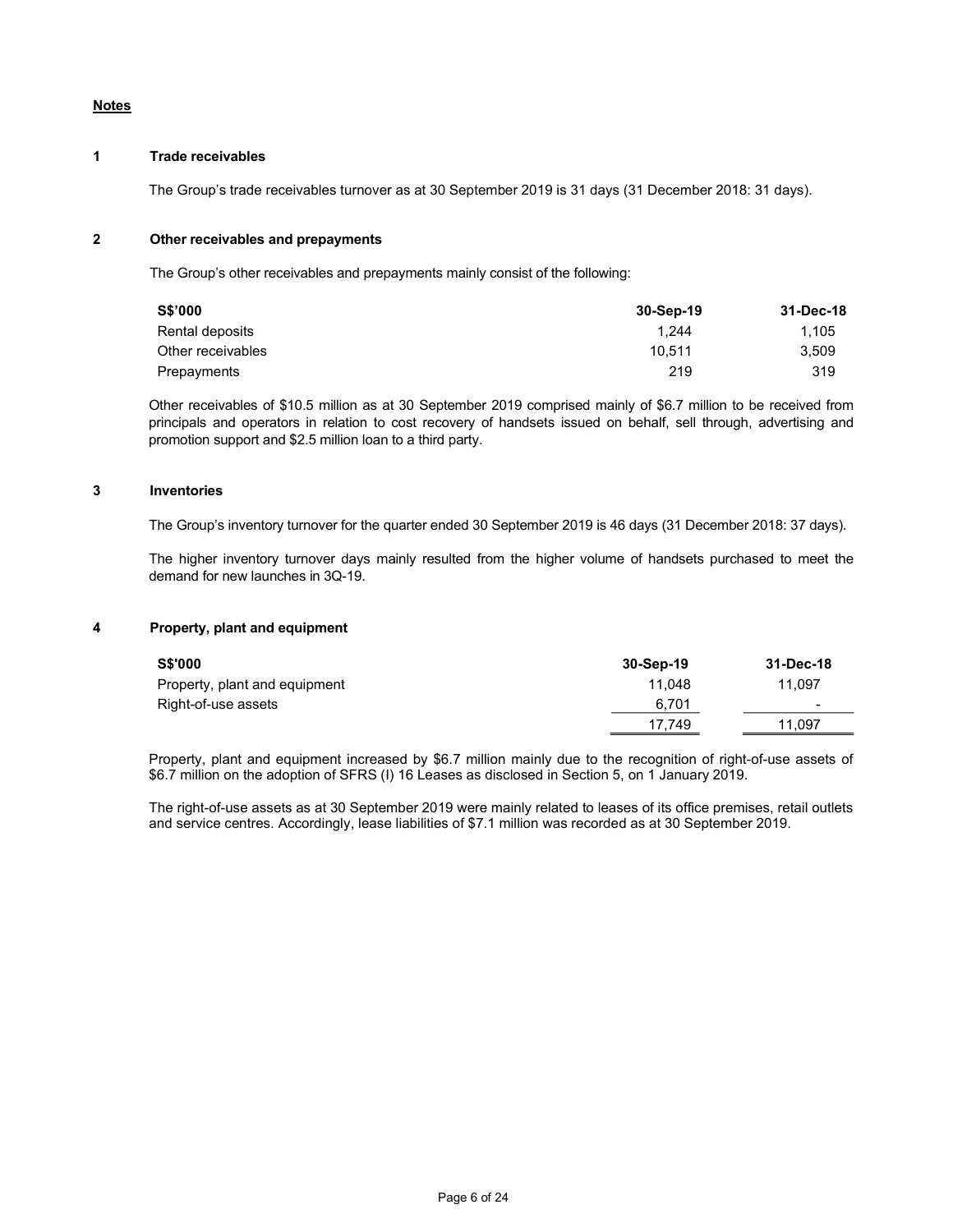# 5 Investment in equity securities

Investment in equity securities pertain to the investment in marketable securities during the period.

In 3Q-19, the Group has invested \$3.1 million in equity securities and there was no disposal made in the quarter. In YTD-19, total investment in equity securities amounted to \$3.6 million while the Group disposed \$19.7 million of equity securities.

As at 30 September 2019, the Group invested in investment securities of companies which are broadly categorised within the following business sectors:

| <b>Business Sectors</b> | %      |
|-------------------------|--------|
| Real estate             | 43.1%  |
| Infrastructure          | 26.0%  |
| Sports                  | 12.8%  |
| Leisure and hospitality | 12.2%  |
| Transportation          | 2.6%   |
| Agriculture             | 1.5%   |
| Commodities             | 1.8%   |
| <b>TOTAL</b>            | 100.0% |

Below is the key information of the investment securities as at 30 September 2019:

| <b>By Market Concentration</b>                                                    | $\%$           |
|-----------------------------------------------------------------------------------|----------------|
| \$1 billion and above                                                             | 85.3%          |
| \$500 million to \$1 billion                                                      | 12.9%          |
| \$200 million to \$500 million                                                    | 1.8%           |
| \$200 million and below                                                           | $0.0\%$        |
| <b>TOTAL</b>                                                                      | 100.0%         |
|                                                                                   |                |
| By Exchange (based on primary listing and market value)                           | %              |
| <b>SGX</b>                                                                        | 96.0%          |
| <b>HKEX</b>                                                                       | 4.0%           |
| <b>TOTAL</b>                                                                      | 100.0%         |
|                                                                                   |                |
| By Currencies (based on market value)                                             | $\%$           |
| <b>SGD</b>                                                                        | 70.0%          |
| <b>USD</b>                                                                        | 26.0%          |
| <b>HKD</b>                                                                        | 4.0%           |
| <b>TOTAL</b>                                                                      | 100.0%         |
|                                                                                   |                |
| Weighted portfolio Information (based on simple weighted average calculation)     |                |
| <b>Market Capitalisation</b>                                                      | \$2.41 billion |
| Dividend Yield                                                                    | 6.23%          |
| 5-year Beta                                                                       | 0.790          |
| P/B                                                                               | 0.61x          |
| EV/EBITDA                                                                         | 17.44x         |
| Debt/EBITDA                                                                       | 10.59x         |
| (Data derived from SGX "Stock Screener" or Yahoo Finance as at 30 September 2019) |                |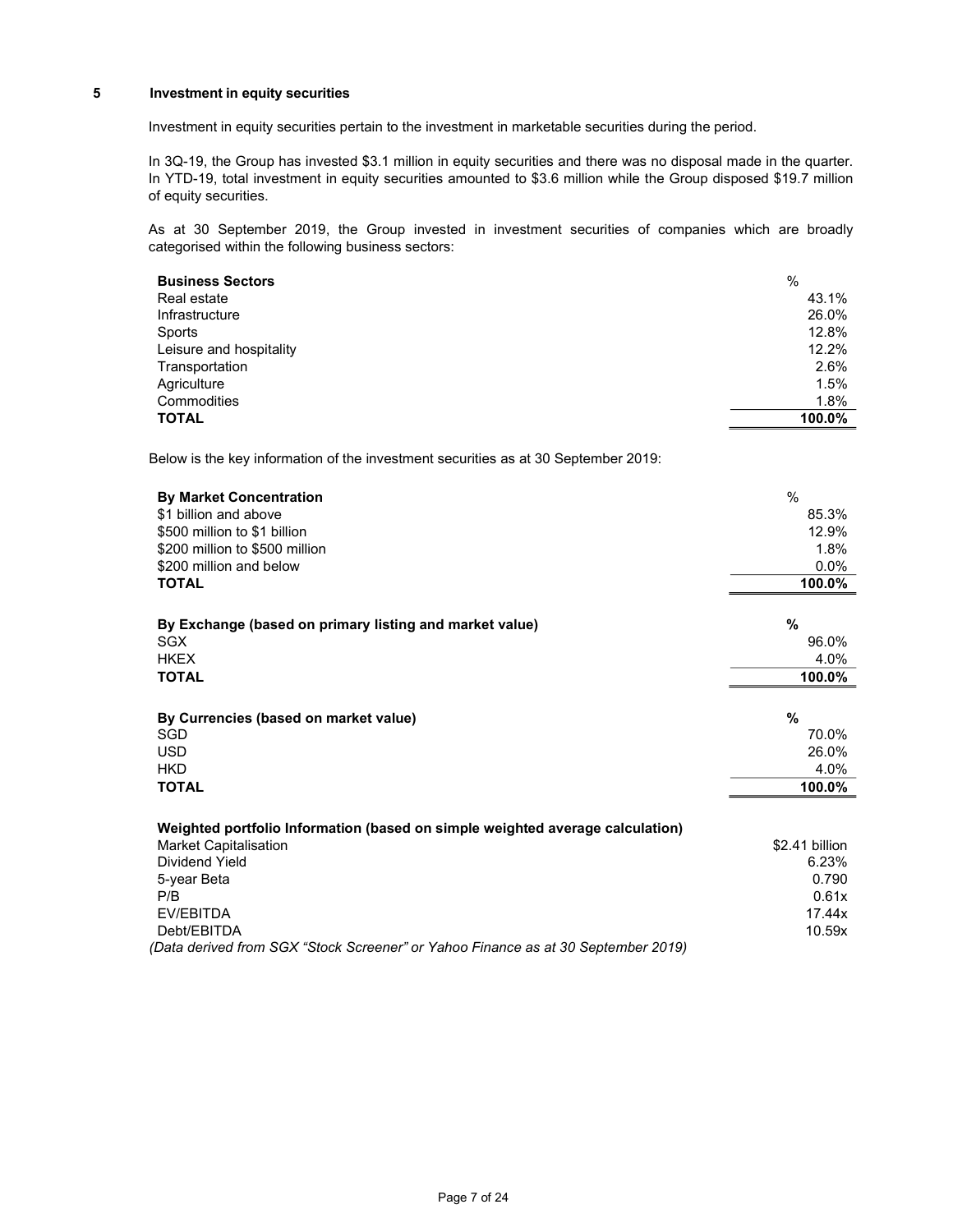## 6 Investment in debt securities

In 3Q-19, the Group has invested \$10.3 million in debt securities and redeemed \$2.7 million of debt securities. In YTD-19, total investment in debt securities amounted to \$59.4 million while the Group redeemed \$2.7 million of debt securities.

As at 30 September 2019, the Group invested in bonds and the issuers of the debt securities are of companies broadly categorised within the following business sectors:

| <b>Business Sectors</b>                                            | $\frac{0}{0}$ |
|--------------------------------------------------------------------|---------------|
| Real estate                                                        | 87.4%         |
| Consumer products                                                  | 9.7%          |
| Agriculture                                                        | 2.9%          |
| <b>TOTAL</b>                                                       | 100.0%        |
| Below is the key information of the bonds as at 30 September 2019: |               |
| By Exchange (based on purchase consideration)                      | %             |
| <b>SGX</b>                                                         | 52.5%         |
| <b>HKEX</b>                                                        | 47.5%         |
| <b>TOTAL</b>                                                       | 100.0%        |
| By Currencies (based on purchase consideration)                    | %             |
| <b>USD</b>                                                         | 94.0%         |
| SGD                                                                | 6.0%          |
| <b>TOTAL</b>                                                       | 100.0%        |
| By Credit Rating (based on purchase consideration)                 | %             |
| <b>BBB</b>                                                         | 4.8%          |
| BB+                                                                | 32.8%         |
| <b>BB</b>                                                          | 9.6%          |
| BB-                                                                | 35.9%         |
|                                                                    | 16.9%         |
| B+                                                                 |               |

| Weighted portfolio Information (based on simple weighted average calculation) |            |
|-------------------------------------------------------------------------------|------------|
| <b>Yield to Maturity</b>                                                      | $6.1\%$    |
| Duration                                                                      | 1.13 vears |

The Group has classified debt securities which will mature within 12 months from 30 September 2019 under current assets.

#### 7 Bank overdrafts and loans

 Bank overdrafts and loans comprised mainly of bank loans of \$3.9 million secured for the financing of property in Malaysia for DPAS operations, term loans of \$46.5 million for the investment in debt securities and bank overdrafts of \$3.6 million for the investment in equity securities and working capital.

## 8 Trade payables

The Group's trade payables turnover as at 30 September 2019 is 23 days (31 December 2018: 17 days).

Higher trade payables turnover days mainly pertained to higher payables for inventories purchased.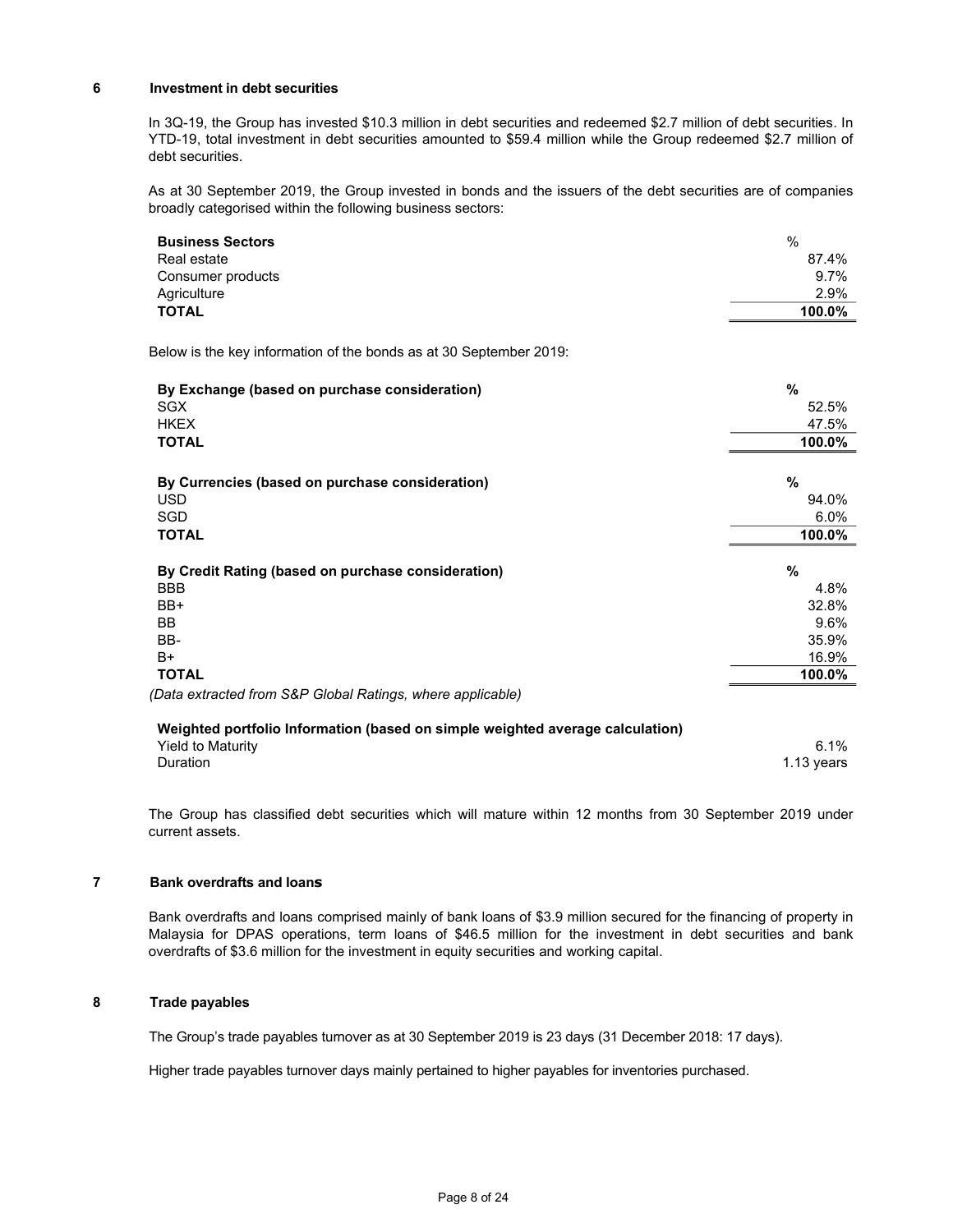## 9 Other payables

The Group's other payables mainly consist of the following:

| <b>S\$'000</b>                                                | 30-Sep-19 | 31-Dec-18 |
|---------------------------------------------------------------|-----------|-----------|
| Advertising, promotion and sell through funds from principals | 970       | 1.372     |
| Accrued staff costs                                           | 1.068     | 1.390     |
| Other accrued operating expenses                              | 856       | 874       |

#### 10 Lease liabilities

The significant increase in lease liabilities in the period mainly pertained to the adoption of SFRS (I) 16 Leases as disclosed in Section 5, on 1 January 2019.

## 11 Working capital

 Out of the Company's total investment portfolio of \$114.1 million, \$98.4 million is classified under non-current assets. These investments are not for trading but held for the long term to generate investment returns/income (interest, dividends and capital gains). As at 30 September 2019, the Company recorded a negative working capital of \$6.1 million. This was mainly attributable to the bank loans utilized towards financing investments in securities. The Company is of the view that it is able to repay the aforesaid loans as and when they fall due.

## 1(b)(ii) Aggregate amount of Group's borrowings and debt securities

#### Amount repayable in one year or less, or on demand

| As at 30-Sep-19     |                       | As at 31-Dec-18     |                      |
|---------------------|-----------------------|---------------------|----------------------|
| Secured<br>(\$'000) | Unsecured<br>(\$'000) | Secured<br>(\$'000) | Unsecured<br>(S'000) |
| 55.675              | 3.483                 | 14.961              | -                    |

#### Amount repayable after one year

|                     | As at 30-Sep-19     |                     | As at 31-Dec-18       |
|---------------------|---------------------|---------------------|-----------------------|
| Secured<br>(\$'000) | Unsecured<br>\$'000 | Secured<br>(\$'000' | Unsecured<br>(\$'000' |
| 181                 | 3.650               | 411                 | -                     |

## Details of collateral

The secured borrowings comprise mainly of outstanding finance lease of \$0.5 million on certain motor vehicles and machinery, bank loan of \$3.9 million secured against an open legal mortgage over a commercial property in Malaysia and term loan and bank overdrafts of \$50.1 million secured against the equity and debt securities.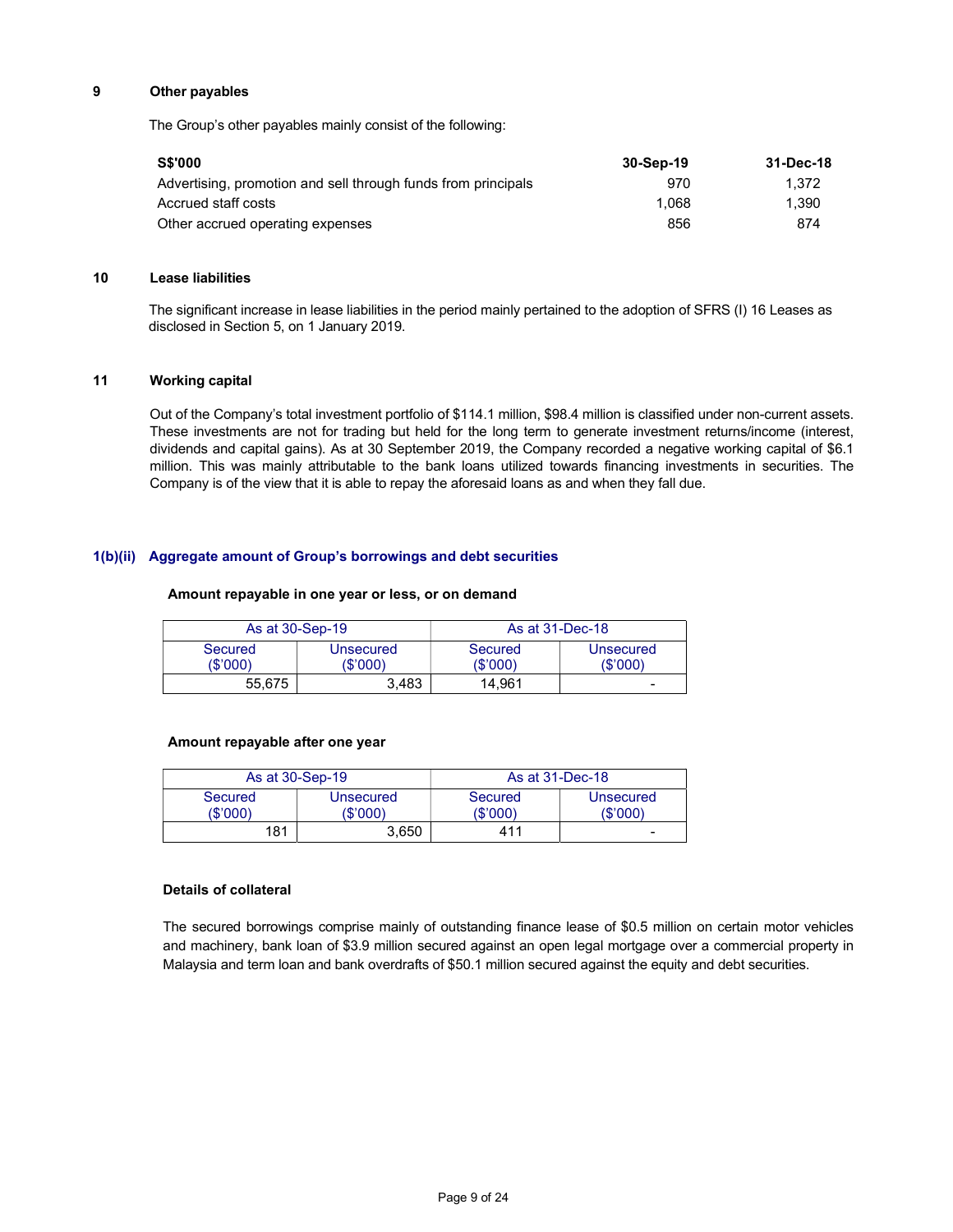| A statement of cash flows (for the Group), together with a comparative statement for the corresponding   |                     |                                 |                                 |                                   |
|----------------------------------------------------------------------------------------------------------|---------------------|---------------------------------|---------------------------------|-----------------------------------|
| period of the immediately preceding financial year                                                       |                     |                                 |                                 |                                   |
| In S\$'000<br><b>Operating activities</b>                                                                | $3Q-19$             | $3Q-18$                         | <b>YTD-19</b>                   | <b>YTD-18</b>                     |
| Profit before income tax from continuing operations                                                      | 1,999               | 544                             | 5,549                           | 2,111                             |
| (Loss) Profit before income tax from discontinued operations                                             | (3)                 | $\overline{2}$                  | (3)                             | (63)                              |
|                                                                                                          | 1,996               | 546                             | 5,546                           | 2,048                             |
| Adjustments for:                                                                                         |                     |                                 |                                 |                                   |
| Depreciation expenses<br>Interest expenses                                                               | 1,442<br>415        | 413<br>106                      | 4,353<br>1,037                  | 1,247<br>284                      |
| Interest income from fixed deposits                                                                      | (3)                 | (83)                            | (21)                            | (121)                             |
| Interest income from loan to a third party<br>Interest income from investment in debt securities         | (94)<br>(820)       |                                 | (251)<br>(1,526)                | (319)                             |
| Dividend income                                                                                          | (1, 113)            | (491)                           | (3,731)                         | (905)                             |
| Gain on disposal of plant and equipment<br>Gain on disposal of debt securities                           | (9)<br>(17)         | (8)<br>$\overline{\phantom{a}}$ | (35)<br>(17)                    | (3)<br>۰.                         |
| Plant and equipment written off<br>(Liabilities written back) Reversal of liabilities written back       | $\mathbf{1}$<br>(6) | 8<br>50                         | 3<br>(6)                        | 42<br>50                          |
| Allowance for inventories                                                                                | 241                 | 107                             | 429                             | 351                               |
| (Reversal of) Loss allowance for trade receivables<br>Share of (profit) loss of an associate             | (3)<br>(2)          | (3)<br>3                        | (29)<br>(5)                     | 9<br>(2)                          |
| Net foreign exchange (gain) loss                                                                         | (327)               | 120                             | (259)                           | 173                               |
| Operating cash flows before movements<br>in working capital                                              | 1,701               | 768                             | 5,488                           | 2,854                             |
| Trade receivables                                                                                        | (4, 874)            | (4, 298)                        | (339)                           | (2,624)                           |
| Other receivables and prepayments<br>Inventories                                                         | (3, 489)<br>3,594   | (1, 255)<br>4,553               | (4, 398)<br>(2,990)             | (2, 229)<br>(1,612)               |
| Trade payables                                                                                           | 3,563               | 3,200                           | 10,320                          | 6,673                             |
| Other payables<br><b>Cash generatd from operations</b>                                                   | 136<br>631          | (781)<br>2,187                  | (1,007)<br>7,074                | (1, 435)<br>1,627                 |
| Income tax (paid) refund<br>Interest received                                                            | (50)<br>3           | (25)<br>83                      | 132<br>21                       | (145)<br>121                      |
| Net cash from operating activities                                                                       | 584                 | 2,245                           | 7,227                           | 1,603                             |
| <b>Investing activities</b>                                                                              |                     |                                 |                                 |                                   |
| Proceeds from disposal of plant and equipment                                                            | 26                  | 4                               | 42                              | -4                                |
| Purchase of plant and equipment (Note A)<br>Proceeds from disposal of investment securities              | (711)               | (69)                            | (1,226)<br>19,377               | (1, 186)                          |
| Purchase of investment securities                                                                        | (3,054)             |                                 | (3,621)                         | (7, 361)                          |
| Proceeds from disposal of debt securities<br>Purchase of debt securities                                 | 2,737<br>(10, 264)  | $\overline{a}$                  | 2,737<br>(59, 435)              | $\overline{\phantom{a}}$          |
| Loan to a third party                                                                                    |                     |                                 | (2,500)                         | $\blacksquare$                    |
| Repayment of loan from a third party<br>Interest received from loan to a third party                     | 94                  | $\blacksquare$                  | $\overline{\phantom{a}}$<br>251 | 3,600<br>551                      |
| Interest received from debt securities                                                                   | 728                 | $\overline{\phantom{a}}$        | 838                             | Ξ.                                |
| Dividend income from investment securities<br>Net cash (used in) from investing activities               | 1,113<br>(9, 331)   | 491<br>426                      | 3,731<br>(39, 806)              | 905<br>(3, 487)                   |
| <b>Financing activities</b>                                                                              |                     |                                 |                                 |                                   |
| Proceeds from issuance of ordinary shares, net                                                           | 170                 | 223                             | 405                             | 31,070                            |
| Purchase of treasury shares<br>Interest paid                                                             | (397)               | (64)                            | (3)<br>(1,009)                  | $\overline{\phantom{a}}$<br>(242) |
| Repayment of lease liablilities                                                                          | (1,099)             | (149)                           | (3, 331)                        | (386)                             |
| Uplift of cash pledged<br>Dividends paid to shareholders                                                 | (2,004)             | 1,400                           | 49<br>(4,008)                   | 1,400<br>(1,000)                  |
| Repayment of bank borrowings                                                                             | (33, 537)           | (1, 498)                        | (83, 754)                       | (1,693)                           |
| Proceeds from bank borrowings<br>Net cash from (used in) financing activities                            | 43,533<br>6,666     | $\blacksquare$<br>(88)          | 123,638<br>31,987               | 4,664<br>33,813                   |
|                                                                                                          |                     |                                 |                                 |                                   |
| Net (decrease) increase in cash and cash equivalents<br>Cash and cash equivalents at beginning of period | (2,081)<br>9,937    | 2,583<br>40,925                 | (592)<br>8,447                  | 31,929<br>11,579                  |
| Effects of exchange rate changes on the balance of cash                                                  |                     |                                 |                                 |                                   |
| held in foregin currencies<br>Cash and cash equivalents at end of period (Note B)                        | (2)<br>7,854        |                                 | (1)                             |                                   |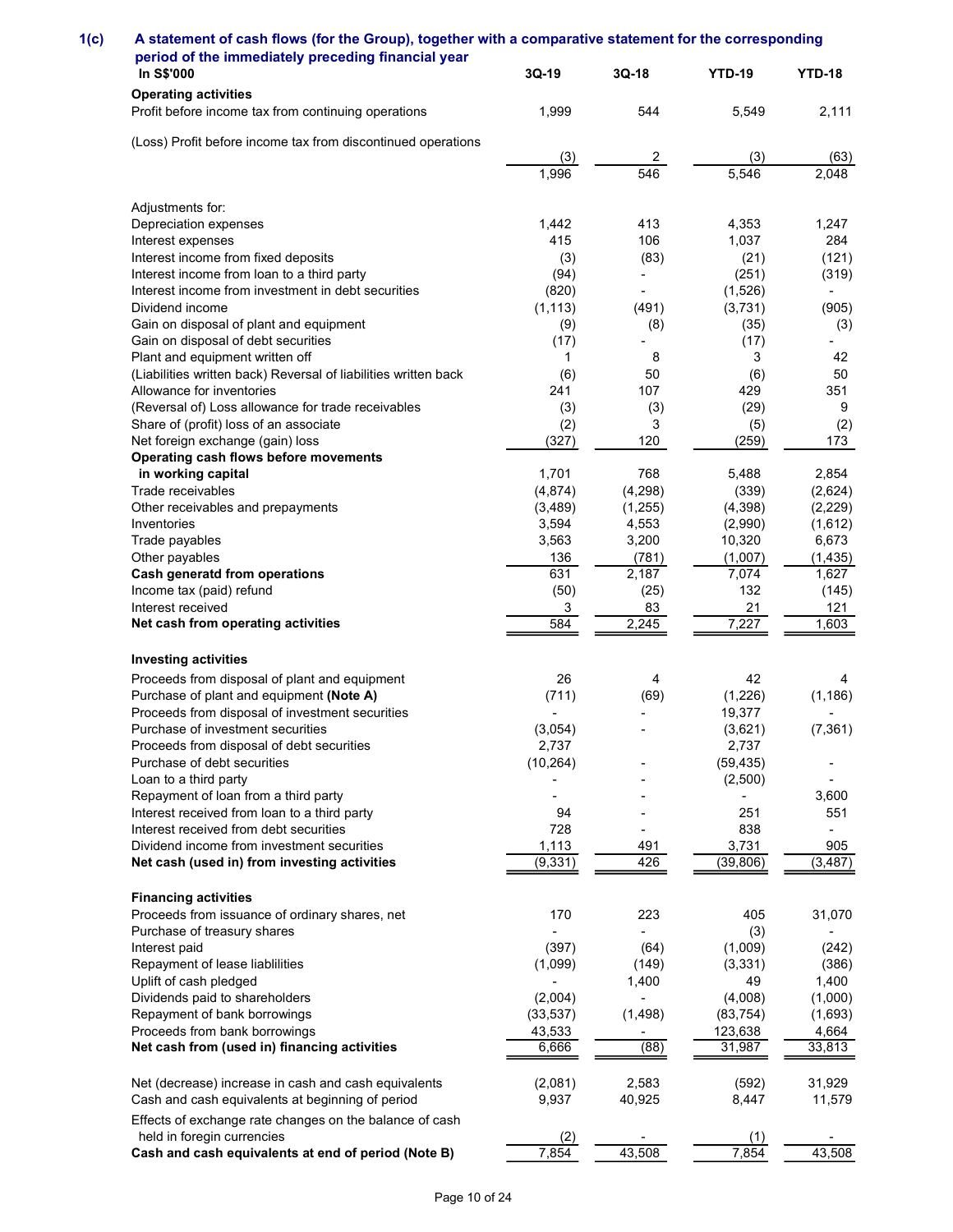## Note

## A. Purchase of property, plant and equipment:

In 3Q-19, the Group acquired plant and equipment with an aggregate cost of \$724,000 (3Q-18: \$101,000) of which \$13,000 (3Q-18: \$32,000) was acquired under finance lease arrangements.

In YTD-19, the Group acquired plant and equipment with an aggregate cost of \$1,245,000 (YTD-18: \$ 1,218,000) of which \$19,000 (YTD-18: \$32,000) was acquired under finance lease arrangements.

# B. Cash and cash equivalent at end of period comprise of:

| In S\$'000                | $3Q-19$ | $3Q-18$ |
|---------------------------|---------|---------|
| Cash                      | 7.854   | 43,548  |
| Less: Cash pledged        | $\,$    | (40)    |
| Cash and cash equivalents | 7.854   | 43.508  |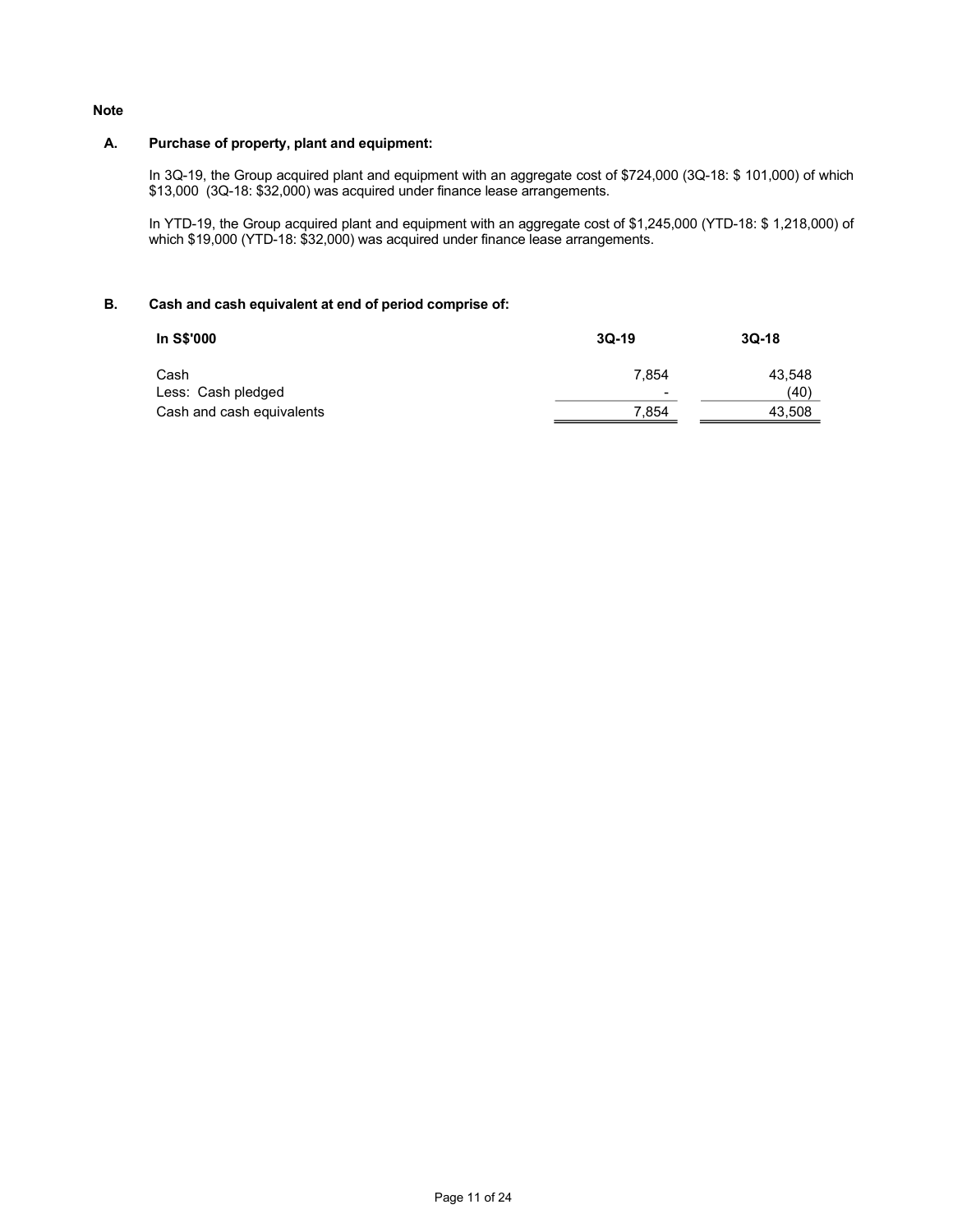| issues and distributions to shareholders, together with a comparative statement for the corresponding period of the immediately preceding financial year |                                       |                           |                    |                                      |                                    |                             |                          | 1(d)(i) A statement (for the issuer and Group) showing either (i) all changes in equity or (ii) changes in equity other than those arising from capitalisation |                                                            |                              |                                                      |
|----------------------------------------------------------------------------------------------------------------------------------------------------------|---------------------------------------|---------------------------|--------------------|--------------------------------------|------------------------------------|-----------------------------|--------------------------|----------------------------------------------------------------------------------------------------------------------------------------------------------------|------------------------------------------------------------|------------------------------|------------------------------------------------------|
| In S\$'000                                                                                                                                               | Share<br>capital                      | <b>Treasury</b><br>shares | Capital<br>reserve | Investment<br>revaluation<br>reserve | Property<br>revaluation<br>reserve | Share<br>options<br>reserve | Currency<br>translation  | (Accumulated<br>losses)<br>reserve Retained earnings                                                                                                           | <b>Attributable</b><br>to equity holders<br>of the Company | Non-controlling<br>interests | Total                                                |
| Group                                                                                                                                                    |                                       |                           |                    |                                      |                                    |                             |                          |                                                                                                                                                                |                                                            |                              |                                                      |
| Balance as at 31 December 2018<br>Effects of adopting SFRS (I) 16*                                                                                       | 220,312                               |                           | (325)              | (5,868)                              | 751                                |                             | 39                       | (84, 609)<br>(404)                                                                                                                                             | 130,300<br>(404)                                           | (1,504)                      | 128,796<br>(404)                                     |
| Balance as at 1 January 2019                                                                                                                             | 220,312                               |                           | (325)              | (5,868)                              | 751                                |                             | 39                       | (85,013)                                                                                                                                                       | 129,896                                                    | (1,504)                      | 128,392                                              |
| Total comprehensive income (loss) for the period<br>Profit for the period<br>Loss on disposal of investment securities transferred                       |                                       |                           |                    |                                      |                                    |                             |                          | 1,548                                                                                                                                                          | 1,548                                                      | 18                           | 1,566                                                |
| between reserves                                                                                                                                         |                                       |                           |                    | 366                                  |                                    |                             |                          | (366)                                                                                                                                                          | $\sim$                                                     |                              | $\overline{\phantom{a}}$                             |
| Other comprehensive income for the period<br>Total                                                                                                       |                                       |                           |                    | 2,947<br>3,313                       |                                    |                             | 82<br>82                 | 1,182                                                                                                                                                          | 3,029<br>4,577                                             | 19                           | 3,030<br>4,596                                       |
| Transactions with owners, recognised directly in equity<br>Issue of shares pursuant to rights cum warrants issue<br>Purchase of treasury shares          | 39                                    | (3)                       |                    |                                      |                                    |                             |                          |                                                                                                                                                                | 39<br>(3)                                                  |                              | 39<br>(3)                                            |
| Total                                                                                                                                                    | 39                                    | (3)                       |                    |                                      |                                    |                             |                          |                                                                                                                                                                | 36                                                         |                              | $\overline{36}$                                      |
| Balance as at 31 March 2019                                                                                                                              | 220,351                               | (3)                       | (325)              | (2, 555)                             | 751                                | $\sim$                      | 121                      | (83, 831)                                                                                                                                                      | 134,509                                                    | (1,485)                      | 133,024                                              |
| Total comprehensive income (loss) for the period<br>Profit for the period                                                                                | $\overline{\phantom{a}}$              |                           |                    | $\overline{\phantom{a}}$             | $\overline{\phantom{a}}$           | $\overline{\phantom{a}}$    | $\overline{\phantom{a}}$ | 1,686                                                                                                                                                          | 1,686                                                      | 12                           | 1,698                                                |
| Other comprehensive loss for the period<br>Total                                                                                                         |                                       |                           |                    | (3, 382)<br>(3, 382)                 |                                    |                             | (115)<br>(115)           | $\sim$<br>1,686                                                                                                                                                | (3, 497)<br>(1, 811)                                       | (1)<br>11                    | (3, 498)<br>(1,800)                                  |
|                                                                                                                                                          |                                       |                           |                    |                                      |                                    |                             |                          |                                                                                                                                                                |                                                            |                              |                                                      |
|                                                                                                                                                          |                                       |                           |                    |                                      |                                    |                             |                          | $\sim$                                                                                                                                                         | 196                                                        |                              | 196                                                  |
| Transactions with owners, recognised directly in equity<br>Issue of shares pursuant to rights cum warrants issue                                         | 196                                   |                           |                    |                                      |                                    |                             |                          |                                                                                                                                                                |                                                            |                              |                                                      |
| Expense in relation to issuance of right shares<br>Capital reduction+                                                                                    | $\overline{\phantom{a}}$<br>(94, 220) |                           |                    | $\overline{\phantom{a}}$             |                                    |                             |                          | $\overline{\phantom{a}}$<br>94,220                                                                                                                             | $\sim$                                                     | $\overline{\phantom{a}}$     | $\overline{\phantom{a}}$<br>$\overline{\phantom{a}}$ |
| Dividends<br>Total                                                                                                                                       | $\overline{\phantom{a}}$<br>(94, 024) | $\overline{\phantom{a}}$  |                    |                                      |                                    |                             |                          | (2,004)<br>92,216                                                                                                                                              | (2,004)<br>(1,808)                                         | $\sim$                       | (2,004)<br>(1,808)                                   |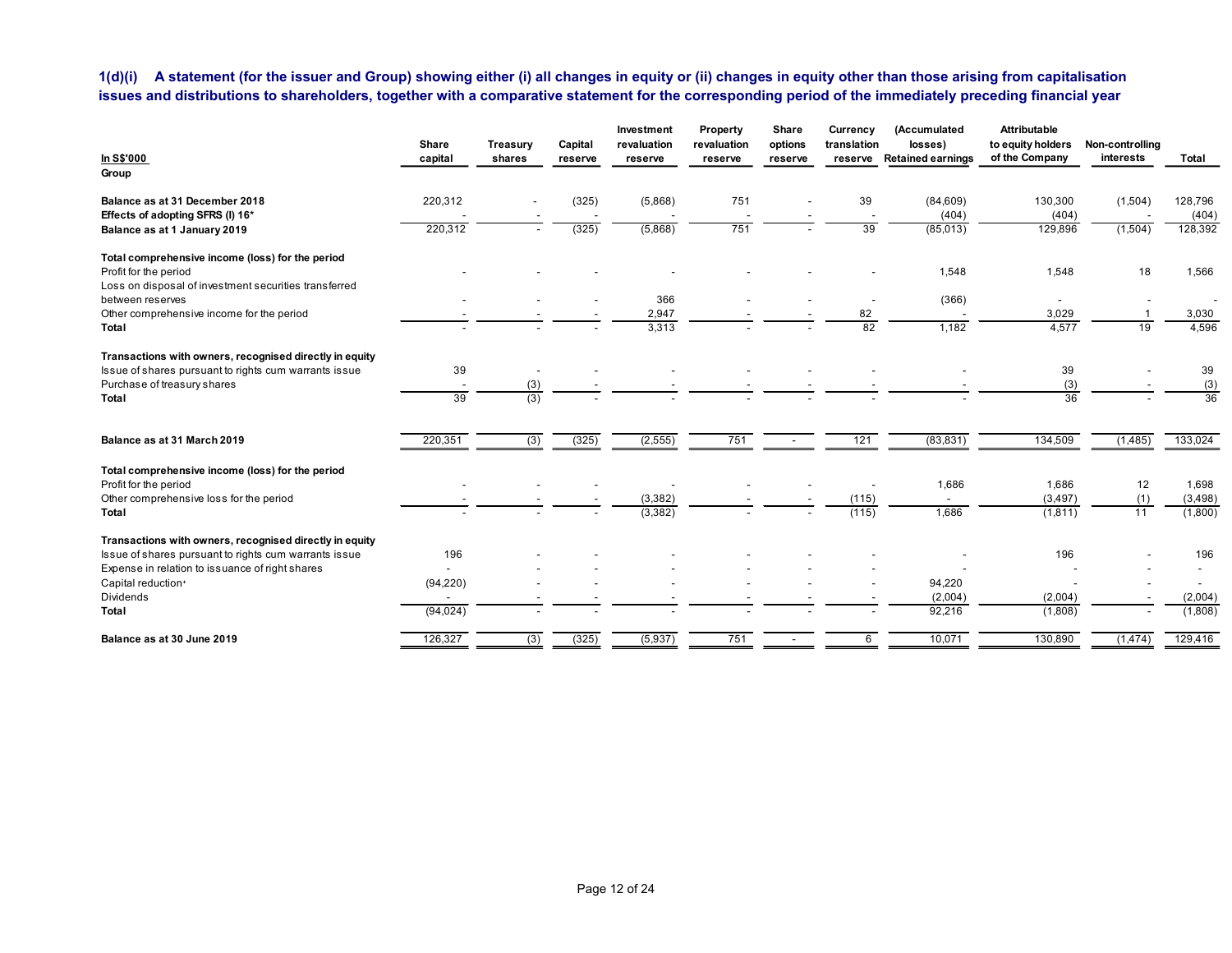|                                                                                                                                                      |                          |                    |                    | Investment             | Property                 | Share                    | Currency       | (Accumulated                         | Attributable                                        |                |                     |
|------------------------------------------------------------------------------------------------------------------------------------------------------|--------------------------|--------------------|--------------------|------------------------|--------------------------|--------------------------|----------------|--------------------------------------|-----------------------------------------------------|----------------|---------------------|
|                                                                                                                                                      | Share<br>capital         | Treasury<br>shares | Capital<br>reserve | revaluation<br>reserve | revaluation<br>reserve   | options<br>reserve       | translation    | losses)<br>reserve Retained earnings | to equity holders Non-controlling<br>of the Company | interests      | Total               |
|                                                                                                                                                      |                          |                    |                    |                        |                          |                          |                |                                      |                                                     |                |                     |
| Group<br>Balance as at 30 June 2019                                                                                                                  | 126,327                  | (3)                | (325)              | (5,937)                | 751                      | $\overline{\phantom{a}}$ | 6              | 10,071                               | 130,890                                             | (1,474)        | 129,416             |
|                                                                                                                                                      |                          |                    |                    |                        |                          |                          |                |                                      |                                                     |                |                     |
|                                                                                                                                                      |                          |                    |                    | $\sim$                 |                          |                          | $\blacksquare$ |                                      |                                                     | $\overline{7}$ |                     |
|                                                                                                                                                      | $\overline{\phantom{a}}$ |                    |                    | (6,669)                | $\overline{\phantom{a}}$ |                          | 31             | 1,884<br>$\sim$                      | 1,884<br>(6,638)                                    | $\overline{2}$ | 1,891<br>(6,636)    |
| In S\$'000<br>Total comprehensive income (loss) for the period<br>Profit for the period<br>Other comprehensive (loss) income for the period<br>Total | $\sim$                   |                    |                    | (6,669)                |                          |                          | 31             | 1,884                                | (4, 754)                                            | 9              | (4, 745)            |
|                                                                                                                                                      |                          |                    |                    |                        |                          |                          |                |                                      |                                                     |                |                     |
| Transactions with owners, recognised directly in equity                                                                                              |                          |                    |                    |                        |                          |                          | $\sim$         | $\sim$                               |                                                     | $\sim$         |                     |
| Issue of shares pursuant to rights cum warrants issue                                                                                                | 170<br>$\sim$            |                    |                    |                        |                          |                          | $\blacksquare$ |                                      | 170                                                 | $\sim$         | 170                 |
| Dividends<br>Total                                                                                                                                   | 170                      |                    |                    |                        |                          |                          |                | (2,004)<br>(2,004)                   | (2,004)<br>(1, 834)                                 | $\sim$         | (2,004)<br>(1, 834) |
|                                                                                                                                                      |                          |                    |                    |                        |                          |                          |                |                                      |                                                     |                |                     |
| Balance as at 30 September 2019                                                                                                                      | 126,497                  | (3)                | (325)              | (12,606)               | 751                      | $\sim$ $ \sim$           | 37             | 9,951                                | 124,302                                             | (1, 465)       | 122,837             |
|                                                                                                                                                      |                          |                    |                    |                        |                          |                          |                |                                      |                                                     |                |                     |

\* The Group has adopted SFRS (I) 16 on 1 January 2019 and adjusted the opening retained earnings by the cumulative effect of initially applying the standards. Please refer to Section 5 for further details.

⁺ Upon completion of the capital reduction on 14 June 2019, the share capital of the Company was reduced by the cancellation of the share capital to the extent of the accumulated losses of the Company up to 31 December 2017 of \$94,219,774.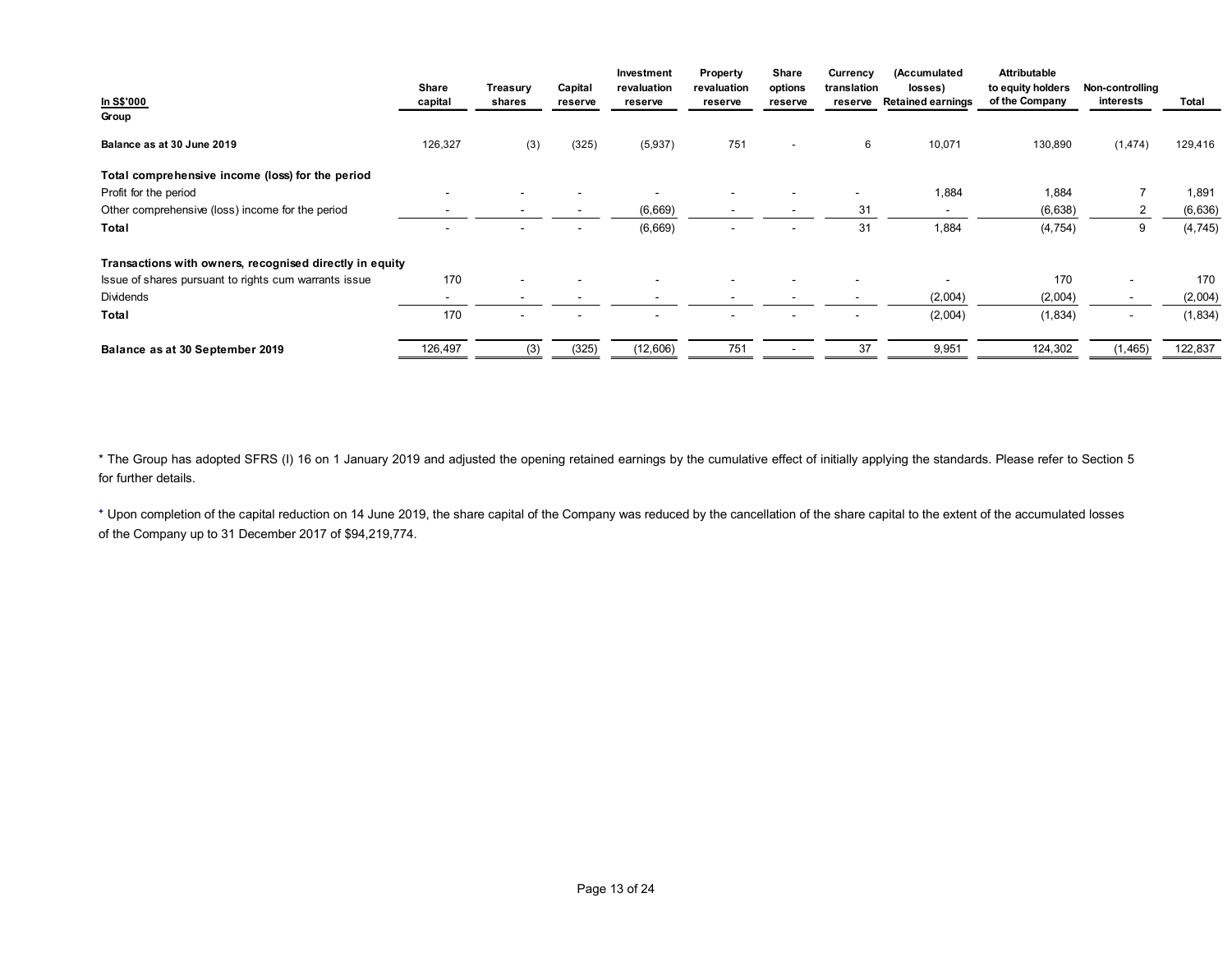|                                                                                                                  |            |                          |                          | Investment           | <b>Property</b>          | Share                    | Currency       | (Accumulated             | Attributable                        |                                    |                  |
|------------------------------------------------------------------------------------------------------------------|------------|--------------------------|--------------------------|----------------------|--------------------------|--------------------------|----------------|--------------------------|-------------------------------------|------------------------------------|------------------|
|                                                                                                                  | Share      | Treasury                 | Capital                  | revaluation          | revaluation              | options                  | translation    | losses)                  | to equity holders<br>of the Company | Non-controlling                    |                  |
| In S\$'000<br>Group                                                                                              | capital    | shares                   | reserve                  | reserve              | reserve                  | reserve                  | reserve        | <b>Retained earnings</b> |                                     | interests                          | Total            |
| Balance as at 31 December 2017                                                                                   | 153,652    |                          | (859)                    | (1,850)              | 751                      | 145                      | (738)          | (85, 465)                | 65,636                              | (1,518)                            | 64,118           |
| Adoption of the SFRS (I)<br>Balance as at 1 January 2018                                                         | 153,652    |                          | (859)                    | (1,850)              | 751                      | $\sim$<br>145            | 825<br>87      | (825)<br>(86, 290)       | 65,636                              | (1,518)                            | 64,118           |
|                                                                                                                  |            |                          |                          |                      |                          |                          |                |                          |                                     |                                    |                  |
| Total comprehensive income (loss) for the period<br>Profit for the period                                        |            |                          | $\overline{\phantom{a}}$ |                      |                          |                          | $\sim$         | 756                      | 756                                 | 28                                 | 784              |
| Other comprehensive (loss) income for the period<br>Total                                                        |            |                          | $\overline{\phantom{a}}$ | (1, 543)<br>(1, 543) |                          | $\overline{\phantom{a}}$ | 122<br>122     | $\sim$<br>756            | (1,421)<br>(665)                    | (1)<br>$\overline{27}$             | (1,422)<br>(638) |
|                                                                                                                  |            |                          |                          |                      |                          |                          |                |                          |                                     |                                    |                  |
| Balance as at 31 March 2018                                                                                      | 153,652    | $\sim$                   | (859)                    | (3,393)              | 751                      | 145                      | 209            | (85, 534)                | 64,971                              | (1,491)                            | 63,480           |
| Total comprehensive income for the period                                                                        |            |                          |                          | $\sim$               |                          |                          |                | 576                      | 576                                 | (43)                               | 533              |
| Profit (loss) for the period<br>Other comprehensive (loss) income for the period                                 |            |                          |                          | (1, 393)             |                          |                          | $\sim$<br>(20) |                          | (1, 413)                            | 9                                  | (1,404)          |
| Total                                                                                                            |            | $\overline{\phantom{a}}$ |                          | (1, 393)             |                          |                          | (20)           | 576                      | (837)                               | (34)                               | (871)            |
| Transactions with owners, recognised directly in equity<br>Issue of shares pursuant to rights cum warrants issue | 31,166     |                          |                          |                      |                          |                          |                |                          | 31,166                              |                                    | 31,166           |
| Expense in relation to issuance of right shares                                                                  | (319)      |                          |                          |                      |                          |                          |                | $\overline{\phantom{0}}$ | (319)                               | $\sim$<br>$\overline{\phantom{a}}$ | (319)            |
| Dividends<br>Transfer between reserves upon expiry of share options                                              |            |                          |                          |                      |                          | (145)                    |                | (1,000)<br>145           | (1,000)                             | $\sim$<br>$\overline{\phantom{a}}$ | (1,000)          |
| Total                                                                                                            | 30,847     |                          |                          |                      |                          | (145)                    |                | (855)                    | 29,847                              |                                    | 29,847           |
| Balance as at 30 June 2018                                                                                       | 184,499    | $\sim$                   | (859)                    | (4, 786)             | 751                      | $\sim$ $ \sim$           | 189            | (85, 813)                | 93,981                              | (1,525)                            | 92,456           |
| Total comprehensive income for the period                                                                        |            |                          |                          |                      |                          |                          |                |                          |                                     |                                    |                  |
| Profit for the period                                                                                            | $\sim$     |                          | $\overline{\phantom{a}}$ | $\sim$               | $\overline{\phantom{a}}$ | $\overline{\phantom{a}}$ | $\sim$         | 428                      | 428                                 | 12                                 | 440              |
| Other comprehensive (loss) income for the period<br>Total                                                        |            |                          |                          | (30)<br>(30)         |                          | $\overline{\phantom{a}}$ | (158)<br>(158) | $\sim$<br>428            | (188)<br>240                        | 69<br>81                           | (119)<br>321     |
|                                                                                                                  |            |                          |                          |                      |                          |                          |                |                          |                                     |                                    |                  |
| Transactions with owners, recognised directly in equity                                                          |            |                          |                          |                      |                          |                          |                |                          |                                     |                                    |                  |
| Issue of shares pursuant to rights cum warrants issue<br>Expense in relation to issuance of right shares         | 232<br>(9) | $\overline{a}$           | $\overline{\phantom{a}}$ |                      |                          |                          |                |                          | 232                                 | $\overline{\phantom{a}}$<br>$\sim$ | 232<br>(9)       |
| Waiver of loan from third party                                                                                  | $\sim$     |                          | 534                      |                      |                          |                          |                | $\sim$                   | (9)<br>534                          | $\overline{a}$                     | 534              |
| Total                                                                                                            | 223        | $\overline{a}$           | 534                      | $\overline{a}$       | $\overline{\phantom{0}}$ | $\sim$                   | $\sim$         | $\sim$                   | 757                                 | $\sim$                             | 757              |
|                                                                                                                  |            |                          | (325)                    | (4,816)              | 751                      | $\sim$                   | 31             | (85, 385)                | 94,978                              | (1,444)                            | 93,534           |
| Balance as at 30 September 2018                                                                                  | 184,722    | $\sim$                   |                          |                      |                          |                          |                |                          |                                     |                                    |                  |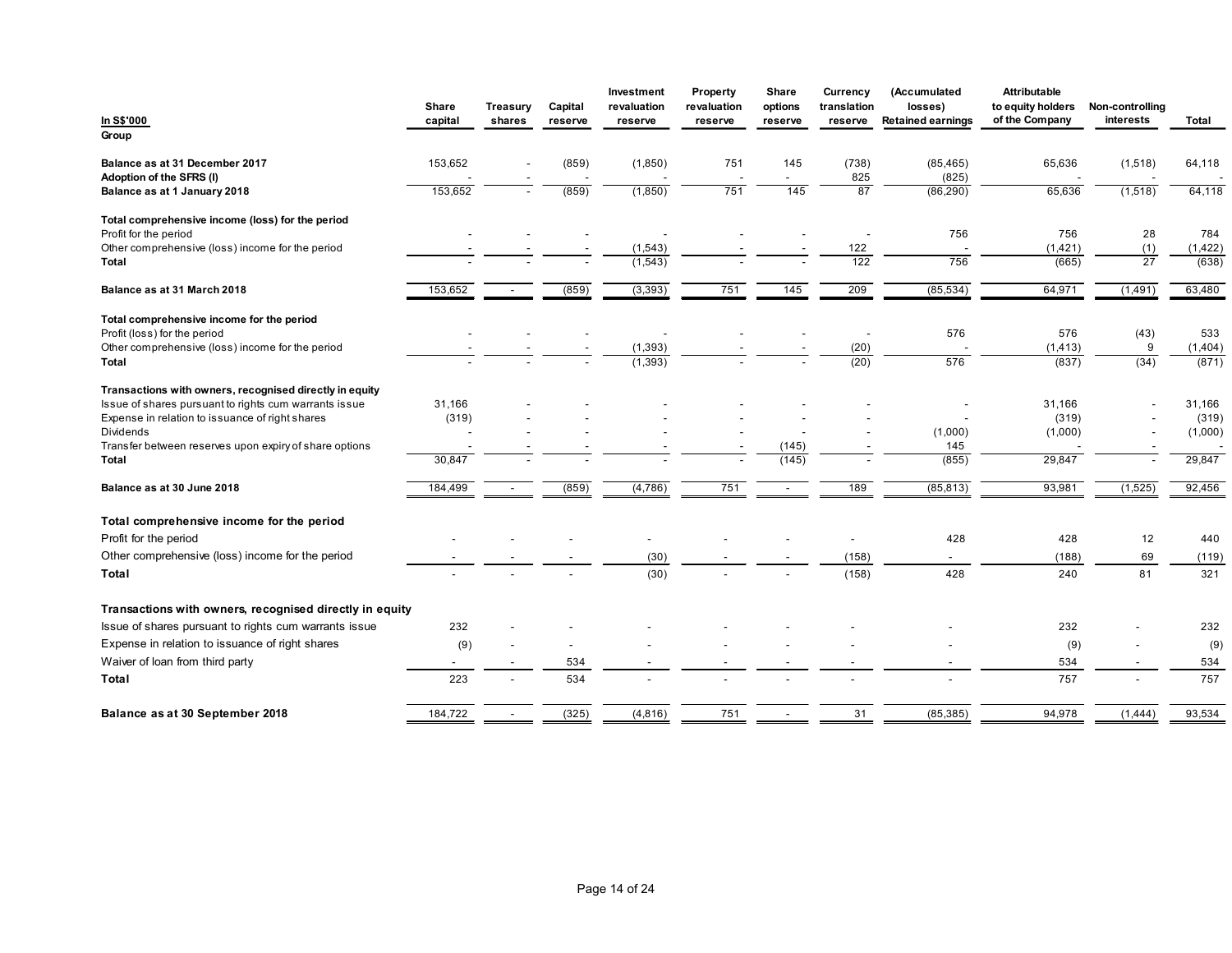|                                                                                                                  |                  |                          |                                | Investment                          | Share                    | (Accumulated                               |                           |
|------------------------------------------------------------------------------------------------------------------|------------------|--------------------------|--------------------------------|-------------------------------------|--------------------------|--------------------------------------------|---------------------------|
| In S\$'000                                                                                                       | Share<br>capital | Treasury<br>shares       | Capital<br>reserve             | revaluation<br>reserve              | options<br>reserve       | losses)<br><b>Retained earnings</b>        | Total                     |
| Company                                                                                                          |                  |                          |                                |                                     |                          |                                            |                           |
| Balance as at 31 December 2018                                                                                   | 220,312          |                          | 22                             | (5,868)                             |                          | (92, 977)                                  | 121,489                   |
| Adoption of the SFRS (I) 16*<br>Balance as at 1 January 2019                                                     | 220,312          |                          | $\overline{\phantom{a}}$<br>22 | (5,868)                             |                          | (53)<br>(93,030)                           | (53)<br>121,436           |
| Total comprehensive income for the period                                                                        |                  |                          |                                |                                     |                          |                                            |                           |
| Profit for the period<br>Loss on disposal of investment securities                                               |                  |                          |                                | $\overline{\phantom{a}}$<br>366     |                          | 849<br>(366)                               | 849<br>$\blacksquare$     |
| Other comprehensive income for the period<br>Total                                                               |                  |                          |                                | 2,947<br>3,313                      | $\overline{a}$           | $\sim$<br>483                              | 2,947<br>3,796            |
|                                                                                                                  |                  |                          |                                |                                     |                          |                                            |                           |
| Transactions with owners, recognised directly in equity<br>Issue of shares pursuant to rights cum warrants issue | 39               | $\overline{\phantom{a}}$ |                                |                                     |                          | $\overline{\phantom{a}}$                   | 39                        |
| Purchase of treasury shares<br>Total                                                                             | 39               | (3)<br>(3)               |                                |                                     |                          | $\overline{\phantom{a}}$<br>$\blacksquare$ | (3)<br>36                 |
|                                                                                                                  |                  |                          |                                |                                     |                          |                                            |                           |
| Balance as at 31 March 2019                                                                                      | 220,351          | (3)                      | 22                             | (2, 555)                            | $\overline{\phantom{a}}$ | (92, 547)                                  | 125,268                   |
| Total comprehensive income (loss) for the period                                                                 |                  |                          |                                |                                     |                          |                                            |                           |
| Profit for the period<br>Other comprehensive loss for the period                                                 | $\sim$           |                          | $\overline{\phantom{a}}$       | $\sim$<br>(3, 382)                  |                          | 1,163<br>$\sim$                            | 1,163<br>(3, 382)         |
| Total                                                                                                            |                  |                          | $\sim$                         | (3, 382)                            |                          | 1,163                                      | (2, 219)                  |
| Transactions with owners, recognised directly in equity<br>Issue of shares pursuant to rights cum warrants issue | 196              |                          |                                |                                     |                          | $\overline{\phantom{a}}$                   | 196                       |
| Capital reduction*<br>Dividends                                                                                  | (94, 220)        |                          |                                | $\blacksquare$                      |                          | 94,220<br>(2,004)                          | $\blacksquare$<br>(2,004) |
| Total                                                                                                            | (94, 024)        |                          |                                |                                     |                          | 92,216                                     | (1,808)                   |
| Balance as at 30 June 2019                                                                                       | 126,327          | (3)                      | 22                             | (5, 937)                            | $\sim$                   | 832                                        | 121,241                   |
| Total comprehensive income (loss) for the period                                                                 |                  |                          |                                |                                     |                          |                                            |                           |
| Profit for the period<br>Other comprehensive loss for the period                                                 |                  |                          |                                | $\overline{\phantom{a}}$<br>(6,669) |                          | 1,610<br>$\sim$                            | 1,610<br>(6,669)          |
| Total                                                                                                            |                  |                          |                                | (6,669)                             | $\sim$                   | 1,610                                      | (5,059)                   |
| Transactions with owners, recognised directly in equity                                                          |                  |                          |                                |                                     |                          |                                            |                           |
| Issue of shares pursuant to rights cum warrants issue<br>Dividends                                               | 170              | $\blacksquare$           | $\overline{\phantom{a}}$       | $\blacksquare$                      |                          | $\overline{\phantom{a}}$<br>(2,004)        | 170<br>(2,004)            |
| Total                                                                                                            | 170              |                          |                                |                                     |                          | (2,004)                                    | (1,834)                   |
| Balance as at 30 September 2019                                                                                  | 126,497          | (3)                      | 22                             | (12,606)                            |                          | 438                                        | 114,348                   |

\* The Company has adopted SFRS (I) 16 on 1 January 2019 and adjusted the opening retained earnings by the cumulative effect of initially applying the standards. Please refer to Section 5 for further details.

⁺ Upon completion of the capital reduction on 14 June 2019, the share capital of the Company was reduced by the cancellation of the share capital to the extent of the accumulated losses of the Company up to 31 December 2017 of \$94,219,774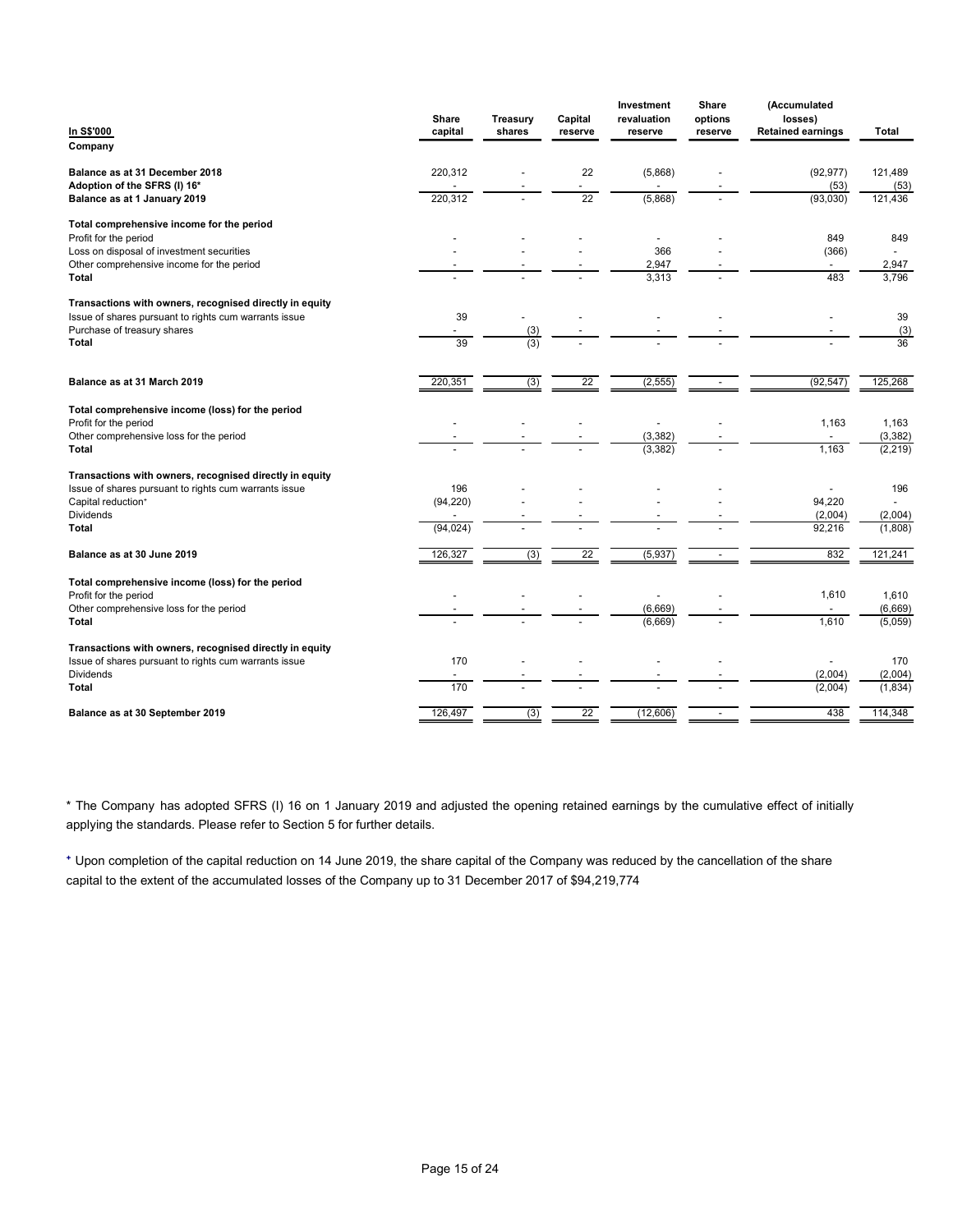|                                                                                                          |                  |                          |                    | Investment                           | Share              | (Accumulated                        |                                    |
|----------------------------------------------------------------------------------------------------------|------------------|--------------------------|--------------------|--------------------------------------|--------------------|-------------------------------------|------------------------------------|
| In S\$'000                                                                                               | Share<br>capital | Treasury<br>shares       | Capital<br>reserve | revaluation<br>reserve               | options<br>reserve | losses)<br><b>Retained earnings</b> | Total                              |
| Company                                                                                                  |                  |                          |                    |                                      |                    |                                     |                                    |
| Balance as at 1 January 2018                                                                             | 153,652          |                          | 22                 | (1, 850)                             | 145                | (94, 220)                           | 57,749                             |
| Total comprehensive income (loss) for the period                                                         |                  |                          |                    |                                      |                    |                                     |                                    |
| Profit for the period<br>Other comprehensive loss for the period                                         |                  |                          |                    | $\overline{\phantom{a}}$<br>(1, 543) |                    | 436<br>$\sim$                       | 436<br>(1, 543)                    |
| Total                                                                                                    |                  |                          |                    | (1, 543)                             |                    | 436                                 | (1, 107)                           |
| Balance as at 31 March 2018                                                                              | 153,652          | $\overline{\phantom{a}}$ | 22                 | (3, 393)                             | 145                | (93, 784)                           | 56,642                             |
| Total comprehensive income (loss) for the period                                                         |                  |                          |                    |                                      |                    |                                     |                                    |
| Profit for the period<br>Other comprehensive loss for the period                                         |                  |                          |                    | $\overline{\phantom{a}}$<br>(1, 393) |                    | 165<br>$\sim$                       | 165<br>(1, 393)                    |
|                                                                                                          |                  |                          |                    | (1, 393)                             |                    | 165                                 | (1,228)                            |
| Total                                                                                                    |                  |                          |                    |                                      |                    |                                     |                                    |
| Transactions with owners, recognised directly in equity                                                  |                  |                          |                    |                                      |                    |                                     |                                    |
| Issue of shares pursuant to rights cum warrants issue                                                    | 31,166           |                          |                    |                                      |                    | $\sim$<br>$\sim$                    | 31,166                             |
| Expense in relation to issuance of right shares<br>Dividends                                             | (319)<br>$\sim$  |                          |                    |                                      |                    | (1,000)                             | (319)<br>(1,000)                   |
| Transfer between reserves upon expiry of share options<br>Total                                          | 30,847           | $\sim$                   | $\sim$             | $\sim$                               | (145)<br>(145)     | 145<br>(855)                        | $\overline{\phantom{a}}$<br>29,847 |
| Balance as at 30 June 2018                                                                               | 184,499          | $\sim$                   | 22                 | (4,786)                              | $\sim$             | (94, 474)                           | 85,261                             |
| Total comprehensive income (loss) for the period                                                         |                  |                          |                    |                                      |                    |                                     |                                    |
| Profit for the period                                                                                    |                  |                          |                    | $\overline{\phantom{a}}$             |                    | 206<br>$\sim$                       | 206                                |
| Other comprehensive loss for the period<br>Total                                                         |                  |                          |                    | (30)<br>(30)                         |                    | 206                                 | (30)<br>176                        |
| Transactions with owners, recognised directly in equity                                                  |                  |                          |                    |                                      |                    |                                     |                                    |
| Issue of shares pursuant to rights cum warrants issue<br>Expense in relation to issuance of right shares | 232<br>(9)       |                          |                    |                                      |                    | $\overline{\phantom{a}}$            | 232                                |
| Total                                                                                                    | 223              |                          |                    |                                      |                    |                                     | (9)<br>223                         |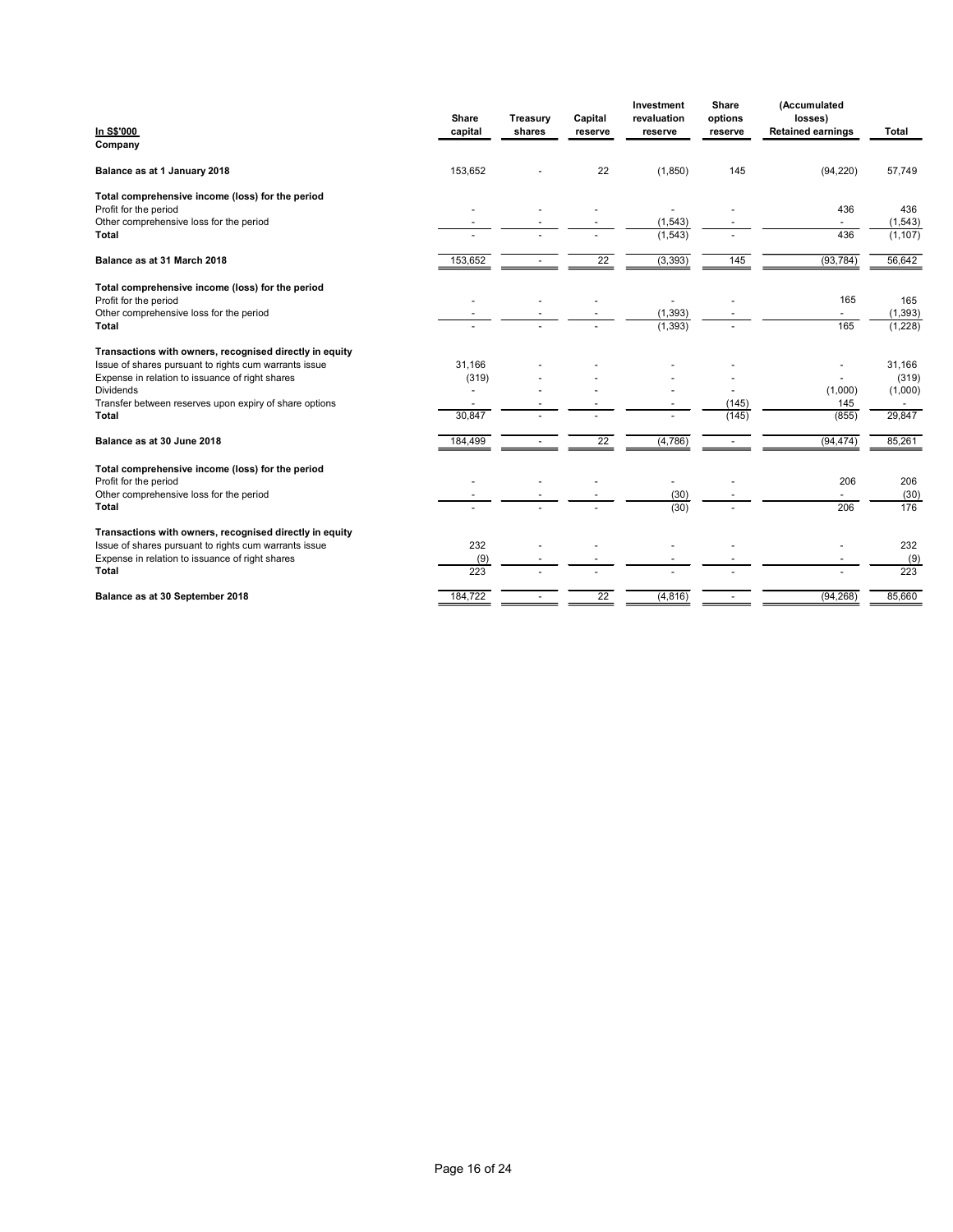1(d)(ii) Details of any changes in the Company's share capital arising from rights issue, bonus issue, share buybacks, exercise of share options or warrants, conversion of other issues of equity securities, issue of shares for cash or as consideration for acquisition or for any other purpose since the end of the previous period reported on. State also the number of shares that may be issued on conversion of all the outstanding convertibles as at the end of the current financial period reported on and as at the end of the corresponding period of the immediately preceding financial year

#### Share Buy Back

There is no share buy back in 3Q-19.

## Share Capital and Treasury Shares

In 3Q-19, the Company issued an additional 154,501,772 new ordinary shares through conversion of 154,501,772 Tranche 2 warrants at \$0.0011. As a result, the total number of ordinary shares in issue was 65,291,437,969 of which 2,480,800 was held by the Company as treasury shares as at 30 September 2019. The treasury shares held represents 0.004% of the total number of issued shares (excluding treasury shares). With the completion of the capital reduction on 14 June 2019 and the issuance of new ordinary shares through the conversion of Tranche 2 warrants, the share capital was \$126,496,882 as at 30 September 2019.

In 3Q-18, the Company issued an additional 231,520,500 new ordinary shares through conversion of 225,577,500 Tranche 1 Warrants at \$0.001 and 5,943,000 Tranche 2 Warrants at \$0.0011. As a result, the Company's issued and paid-up capital increased to \$184,721,803 divided into 29,337,174,243 shares as at 30 September 2018.

## **Warrants**

On 18 June 2018, the Company issued 149,196,713,931 warrants and these warrants were subsequently listed on the SGX-ST on 22 June 2018. Each warrant carries the right to subscribe for one new ordinary shares in the capital of the Company.

The number of shares that may be issued on conversion of the Group's outstanding warrants as at 30 September 2019 is as follows:

|                                                                          | 30-Sep-19      |
|--------------------------------------------------------------------------|----------------|
| Tranche 2 warrants, \$0.0011 per warrant expiring on<br>17 December 2019 | 49,320,406,905 |
| Tranche 3 warrants, \$0.0070 per warrant expiring on<br>17 June 2021     | 49,732,237,977 |
|                                                                          | 99,052,644,882 |

There were 154,501,772 Tranche 2 warrants exercised in the quarter ended 30 September 2019. Tranche 1 warrants expired on 17 December 2018.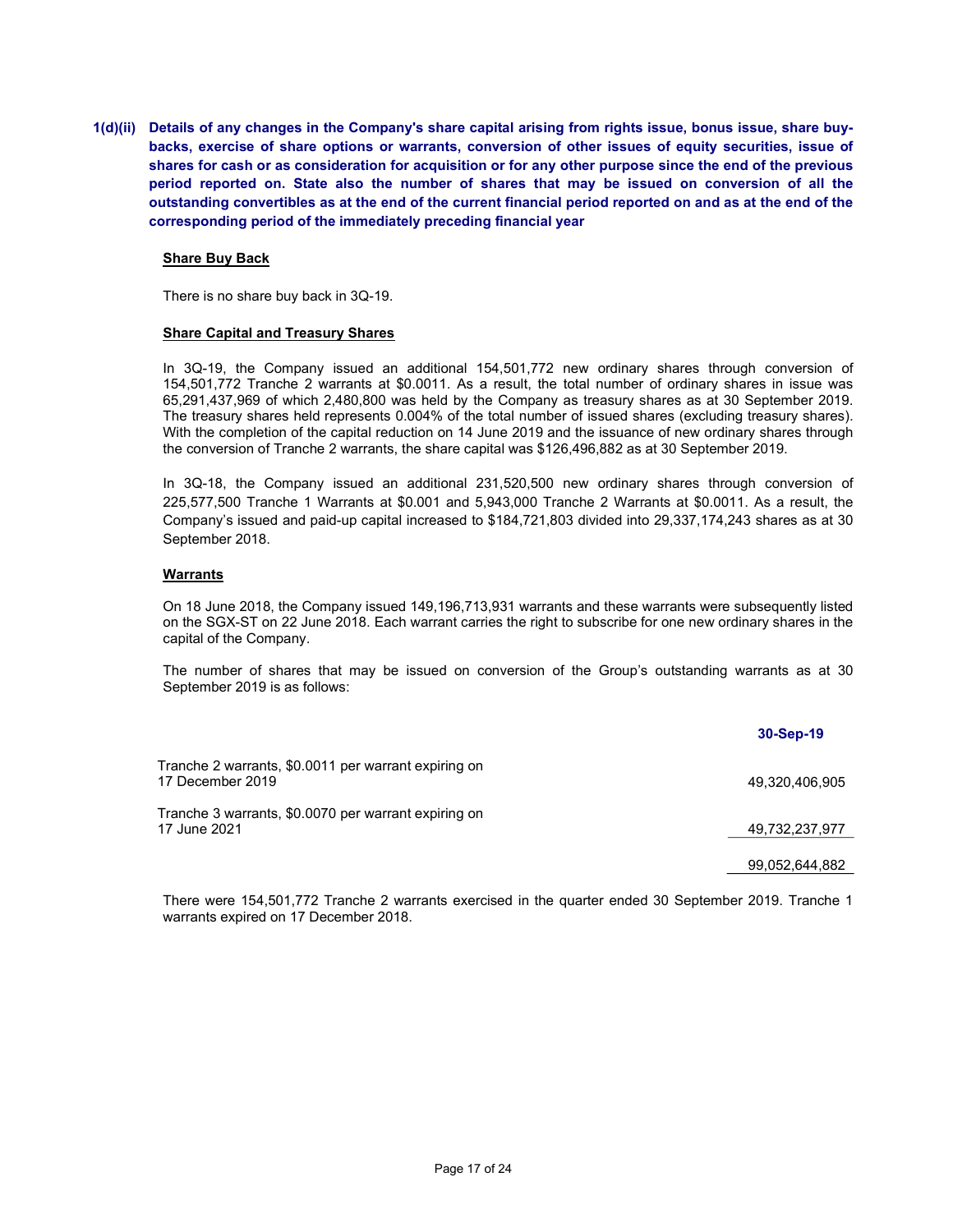#### **Share options**

The Company had a share option scheme known as mDR Limited Share Option Scheme 2003 which was approved by members of the Company at the Extraordinary General Meeting held on 13 January 2003. The Scheme expired on 12 January 2013. Upon expiration of the Scheme, no further share option can be granted but the provisions of the Scheme will remain in full force and effect in respect of any share options granted prior to the expiration but not exercised at the time of expiration.

Following the expiry of the share options in May 2018, there will be no valid and exercisable option under the scheme.

#### Share Award Scheme

On 28 September 2018, the shareholders of the Company approved the share award scheme known as mDR Share Plan 2018. Under the mDR Share Plan 2018, the Company will deliver shares granted under an award by issuing new shares and/or transferring treasury shares free of charge, upon the participant satisfying such conditions as specified by the Committee administering the mDR Share Plan. As at 30 September 2019, no share award had been granted.

## 1(d)(iii) To show the total number of issued shares excluding treasury shares as at the end of the current financial period and as at the end of the immediately preceding year.

|                                                         |                | <b>Number of ordinary shares</b> |  |  |
|---------------------------------------------------------|----------------|----------------------------------|--|--|
|                                                         | $30-Sep -19$   | 31-Dec-18                        |  |  |
| Total number of issued shares                           | 65,291,437,969 | 64,923,277,197                   |  |  |
| Less: Treasury shares                                   | (2,480,800)    |                                  |  |  |
| Total number of issued shares excluding treasury shares | 65,288,957,169 | 64,923,277,197                   |  |  |

#### 1(d)(iv) A statement showing all sales, transfers, disposal, cancellation and/or use of treasury shares as at the end of the current financial period reported on.

Not applicable

## 2. Whether the figures have been audited, or reviewed and in accordance with which standard

The figures have not been audited or reviewed by the auditors of the Company.

## 3. Where the figures have been audited or reviewed, the auditors' report (including any qualifications or emphasis of matter)

Not applicable

## 4. Whether the same accounting policies and methods of computation as in the issuer's most recently audited annual financial statements have been applied

The Group has applied the same accounting policies and methods of computation in the financial statements for the current financial period as compared with those used in the audited financial statements for the financial year ended 31 December 2018 except as explained in Note 5 below.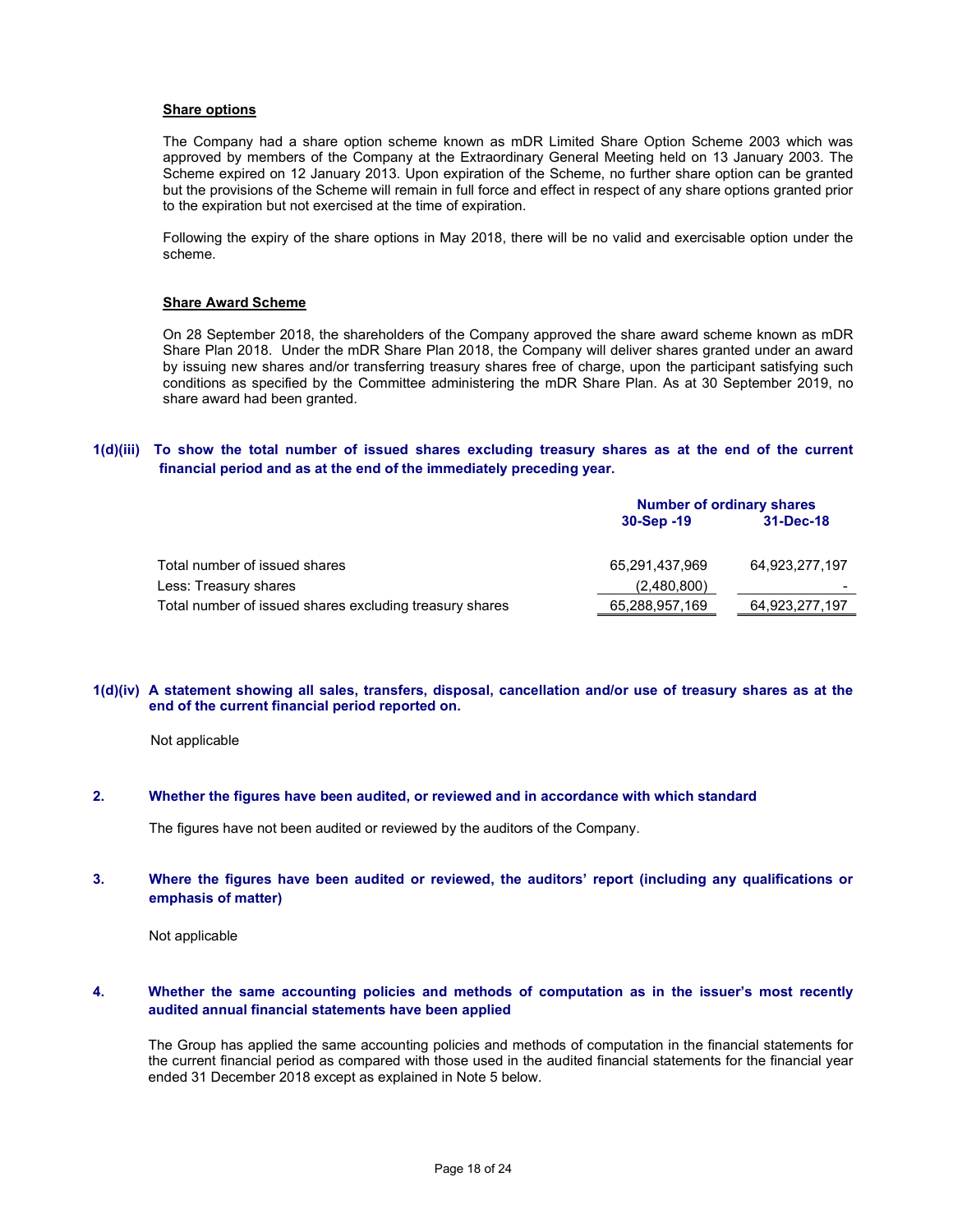# 5. If there are any changes in the accounting policies and methods of computation, including any required by an accounting standard, what has changed, as well as the reasons for, and the effect of, the change

#### Application of SFRS (I) 16 Leases

SFRS (I) 16, Leases takes effect from financial year beginning on 1 January 2019. This standard requires lessees to adopt a single lease accounting model with most leases recognised in balance sheets to reflect the rights to use the leased assets and the associated obligations for lease payments. Recognition exemptions for low value assets and short term leases can be applied. The standard continues to adopt dual accounting lease model for lessor accounting.

The Group and the Company have applied SFRS (I) 16 using modified retrospective approach, with the cumulative effect of initial application amounting to \$404,000 and \$53,000 respectively as an adjustment to the opening retained earnings as at 1 January 2019. The comparative information has not been restated and to be reported under FRS 17.

Subsequent to initial recognition, the Group and the Company depreciate the right-of-use assets over the lease term and recognise interest expenses on the lease liabilities.

# 6. Earnings per ordinary share of the Group for the current period reported on and the corresponding period of the immediately preceding financial year, after deducting any provision for preference dividends

| <b>Earnings per ordinary share</b><br>(based on consolidated net profit)<br>attributable to equity holders<br>of the Company) | $3Q-19$<br>cents | $3Q-18$<br>cents | <b>YTD-19</b><br>cents | <b>YTD-18</b><br>cents |
|-------------------------------------------------------------------------------------------------------------------------------|------------------|------------------|------------------------|------------------------|
| From continuing and<br>discontinued operations:                                                                               |                  |                  |                        |                        |
| - Basic                                                                                                                       | 0.003            | 0.002            | 0.008                  | 0.008                  |
| - Fully diluted                                                                                                               | 0.002            | 0.001            | 0.006                  | 0.003                  |
| From continuing operations:                                                                                                   |                  |                  |                        |                        |
| - Basic                                                                                                                       | 0.003            | 0.002            | 0.008                  | 0.008                  |
| - Fully diluted                                                                                                               | 0.002            | 0.001            | 0.006                  | 0.003                  |
| From discontinued operations:                                                                                                 |                  |                  |                        |                        |
| - Basic                                                                                                                       |                  |                  |                        |                        |
| - Fully diluted                                                                                                               |                  |                  |                        |                        |

Basic earnings per ordinary share is computed based on the weighted average number of shares in issue during the period of 65,122,134,465 (3Q-18: 21,871,383,655).

Fully diluted earnings per ordinary share is computed based on the weighted average number of shares during the period adjusted for the effect of all potential dilutive ordinary shares of 80,587,036,660 (3Q-18: 29,538,512,593).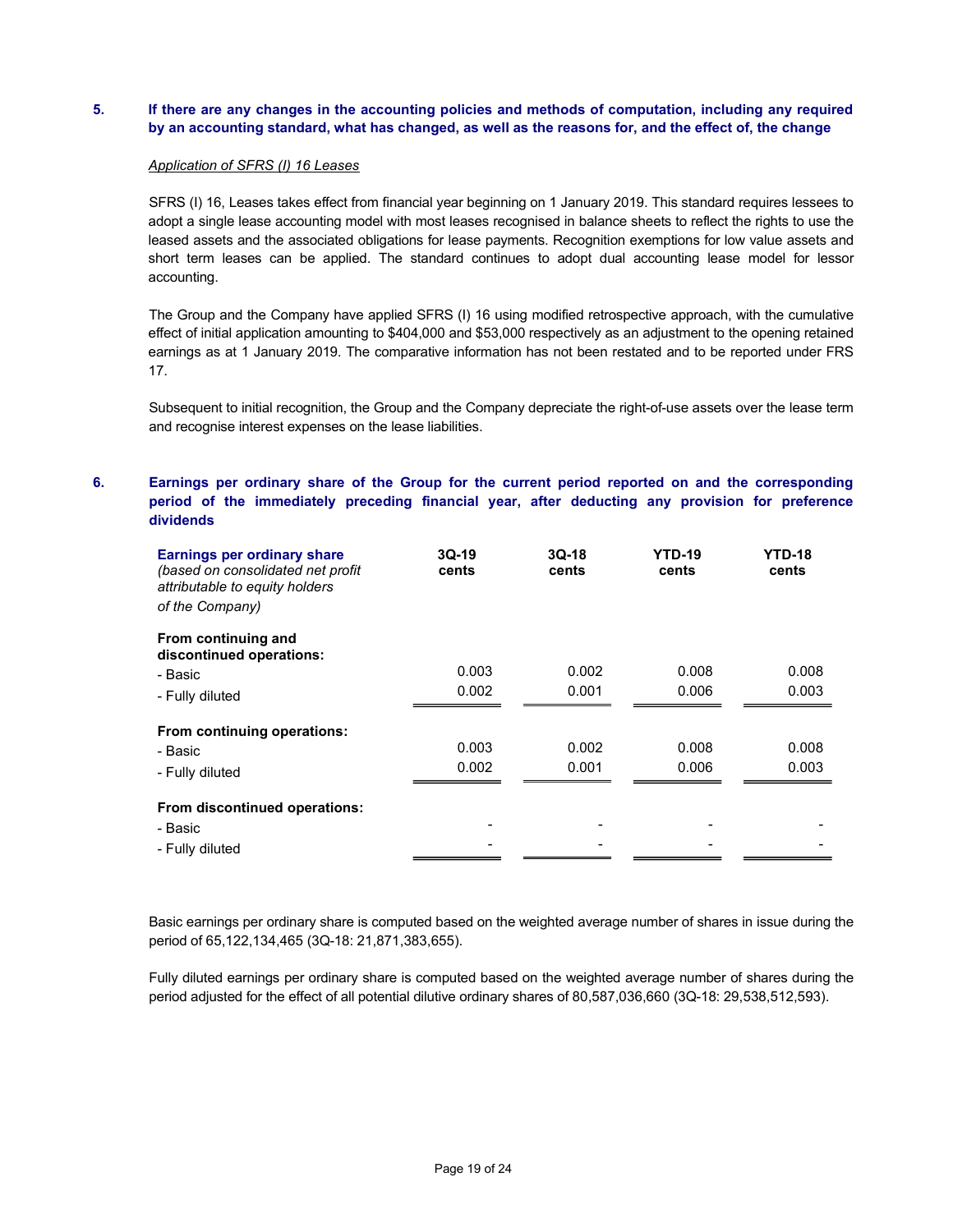# 7. Net asset value (for the issuer and Group) per ordinary share based on issued share capital of the issuer at the end of the (a) current period reported on and (b) immediately preceding financial year

|                                      | Group                     |                    | Company                   |                           |
|--------------------------------------|---------------------------|--------------------|---------------------------|---------------------------|
|                                      | 30-Sep-19<br><b>Cents</b> | 31-Dec-18<br>Cents | 30-Sep-19<br><b>Cents</b> | 31-Dec-18<br><b>Cents</b> |
| Net Asset Value ("NAV") per<br>share | 0.19                      | 0.20               | 0.18                      | 0.19                      |

The NAV per share as at 30 September 2019 is calculated based on 65,288,957,169 (excluding 2,480,800 ordinary shares held as treasury shares) (31 December 2018: 64,923,277,197) ordinary shares.

8. A review of the performance of the Group, to the extent necessary for a reasonable understanding of the Group's business. The review must discuss any significant factors that affected the turnover, costs, and earnings of the Group for the current financial period reported on, including (where applicable) seasonal or cyclical factors. It must also discuss any material factors that affected the cash flow, working capital, assets or liabilities of the Group during the current financial period reported on

#### Revenue and profit after income tax

The Group's 3Q-19 revenue increased by 9% from \$67.4 million in 3Q-18 to \$73.5 million in 3Q-19, with a 9% increase year-on-year from \$192.4 million to \$209.9 million. The increase was mainly due to higher revenue from Investment and DMS business segments. Overall, the Group's gross profit margin increased by 1% from 10% in 3Q-18 to 11% in 3Q-19 and 2% from 10% to 12% year-on-year.

Revenue from Investment segment increased by 313% quarter-on-quarter from \$0.5 million in 3Q-18 to \$2.0 million in 3Q-19 and 350% year-on-year from \$1.2 million to \$5.5 million, mainly from dividend income received from investment in marketable securities of \$1.1 million in 3Q-19 and \$3.7 million in YTD-19 respectively, and coupon interest income from investment in bonds of \$0.8 million in 3Q-19 and \$1.5 million in YTD-19 respectively. Higher dividend income received from investment in marketable securities in 3Q-19, was mainly due to the cumulative effect from the investments made since 2Q-18 from the utilization of the rights cum warrants proceeds and leverage.

Revenue from DMS business increased by 9% and 10% respectively quarter-on-quarter and year-on-year from \$59.4 million in 3Q-18 to \$64.9 million in 3Q-19 and from \$167.5 million in YTD-18 to \$184.5 million in YTD-19, mainly due to higher sales volume generated from its retail operations. Gross margin for DMS business remained at 7% quarter-on-quarter and increased by 1% from 7% in YTD-18 to 8% in YTD-19.

Revenue from DPAS business increased by 10% quarter-on-quarter from \$1.3 million in 3Q-18 to \$1.4 million in 3Q-19 but reported a decrease in sale by 3% year-on-year from \$4.7 million in YTD-18 to \$4.5 million YTD-19. DPAS business registered lower revenue in YTD-19, mainly due to once-off General Election jobs recorded in first half of 2018. Gross margin for DPAS business remained at 28% quarter-on-quarter but decreased by 4% year-on-year from 31% in YTD-18 to 27% in YTD-19, mainly due to more jobs with lower-margin being taken up to gain market share after the General Election took place in Malaysia last year.

Revenue from AMS business decreased by 16% quarter-on-quarter and 19% year-on-year, from \$6.2 million in 3Q-18 to \$5.2 million in 3Q-19 and from \$19.0 million in YTD-18 to \$15.3 million in YTD-19, due to lower repair volumes. Gross margin increased by 2% quarter-on-quarter and year-on-year from 24% in 3Q-18 to 26% in 3Q-19 and 25% in YTD-18 to 27% in YTD-19, mainly from a change in product mix and higher support from principals compared to previous period.

Administrative expenses increased by \$0.3 million quarter-on-quarter from \$4.5 million in 3Q-18 to \$4.8 million in 3Q-19 and \$1.4 million year-on-year from \$13.0 million in YTD-18 to \$14.4 million in YTD-19, mainly due to an increase in staff cost.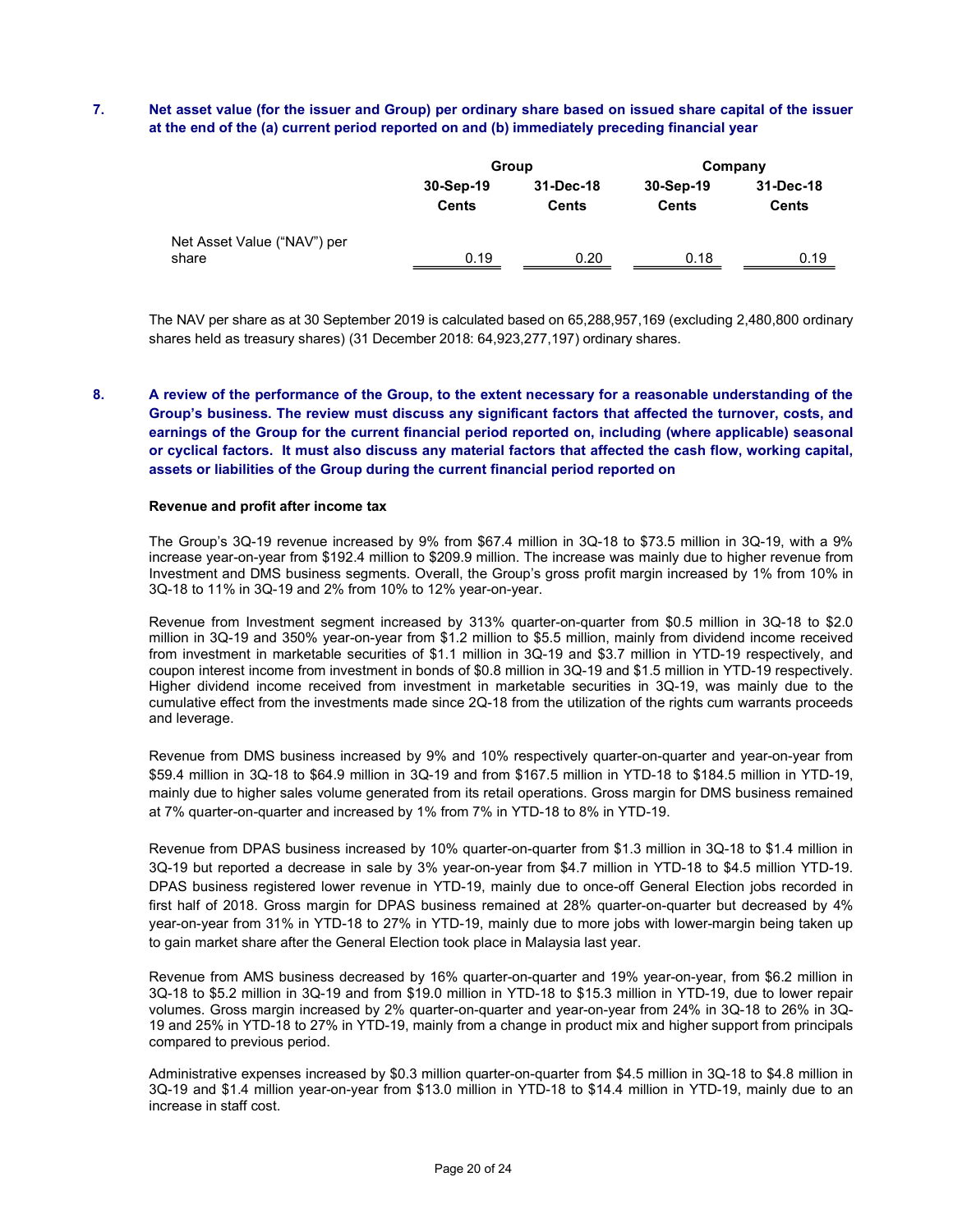Other operating expenses decreased by \$0.2 million from \$1.5 million in 3Q-18 to \$1.3 million in 3Q-19, mainly due to foreign exchange gains but was partially offset by the higher depreciation of right-of-use assets.

Finance expenses increased by \$0.3 million quarter-on-quarter, mainly due to the recognition of interest expense on lease liabilities of \$0.1 million and increase in interest expense on bank loans by \$0.2 million.

The Group's 3Q-19 net profits increased by \$1.5 million (330%) from \$0.4 million in 3Q-18 to \$1.9 million in 3Q-19 and \$3.4 million (193%) year-on-year from \$1.8 million in YTD-18 to \$5.2 million in YTD-19, mainly due to higher sales from DMS operations and investment income generated, but was partially offset by the increase in administrative expenses and finance costs.

#### Cash Flows

The Group registered cash and cash equivalents of \$7.9 million as at 30 September 2019, representing an outflow of \$0.6 million since 31 December 2018.

Net cash from operating activities of \$0.6 million in 3Q-19 arose mainly from operating cash flows before movements in working capital of \$1.7 million and changes in working capital of \$1.1 million.

Net cash outflow from investing activities of \$9.3 million in 3Q-19 was mainly due to investment in debt securities and equity securities of \$10.3 million and \$3.1 million respectively, partially offset by the receipt of dividend income from equity securities of \$1.1 million, interest received from debt securities of \$0.7 million and proceeds from disposal of debt securities of \$2.7 million.

Net cash from financing activities of \$6.7 million in 3Q-19 was attributable to the net bank borrowings received of \$10.0 million. This was offset by the repayment of lease liabilities of \$1.1 million and dividends paid to shareholders of \$2.0 million.

#### 9. Where a forecast, or a prospect statement, has been previously disclosed to shareholders, any variance between it and the actual results

Not applicable

# 10. A commentary at the date of the announcement of the competitive conditions of the industry in which the Group operates and any known factors or events that may affect the Group in the next reporting period and the next 12 months

The Group maintained its earnings momentum in 3Q-19, with an increase in net profits by 330% as compared with 3Q-18.

Investment division contributed significantly to the profitability of the Group. A steady stream of coupon interest income from the invested debt securities is expected to cushion the fluctuating dividend income from the marketable securities, in the coming quarters. However, with the uncertainties surrounding the trade tensions between US and China, demonstrations in Hong Kong, Brexit and other macroeconomic factors, financial markets remained largely volatile in 3Q-19, which affected the fair value of the marketable securities resulting in movements in the investment valuation reserves. The Group believes that short term volatility in the fair value of securities is not of significant concern, as the securities are not for trading but held for the long term. Barring any further deterioration in the trade war and other major economic headwinds, the investment division expects to continue to make substantial contributions to the Group's performance.

DMS operations are overall stable despite margin and competitive pressures in the midst of a challenging retail environment. Operational and cost efficiencies remain key focus areas in managing the DMS businesses. While the DMS division expects a muted performance in the coming quarters in view of the challenging and competitive operating environment, the division believes that it will remain resilient and relevant in view of its strong partnership with principals and customers.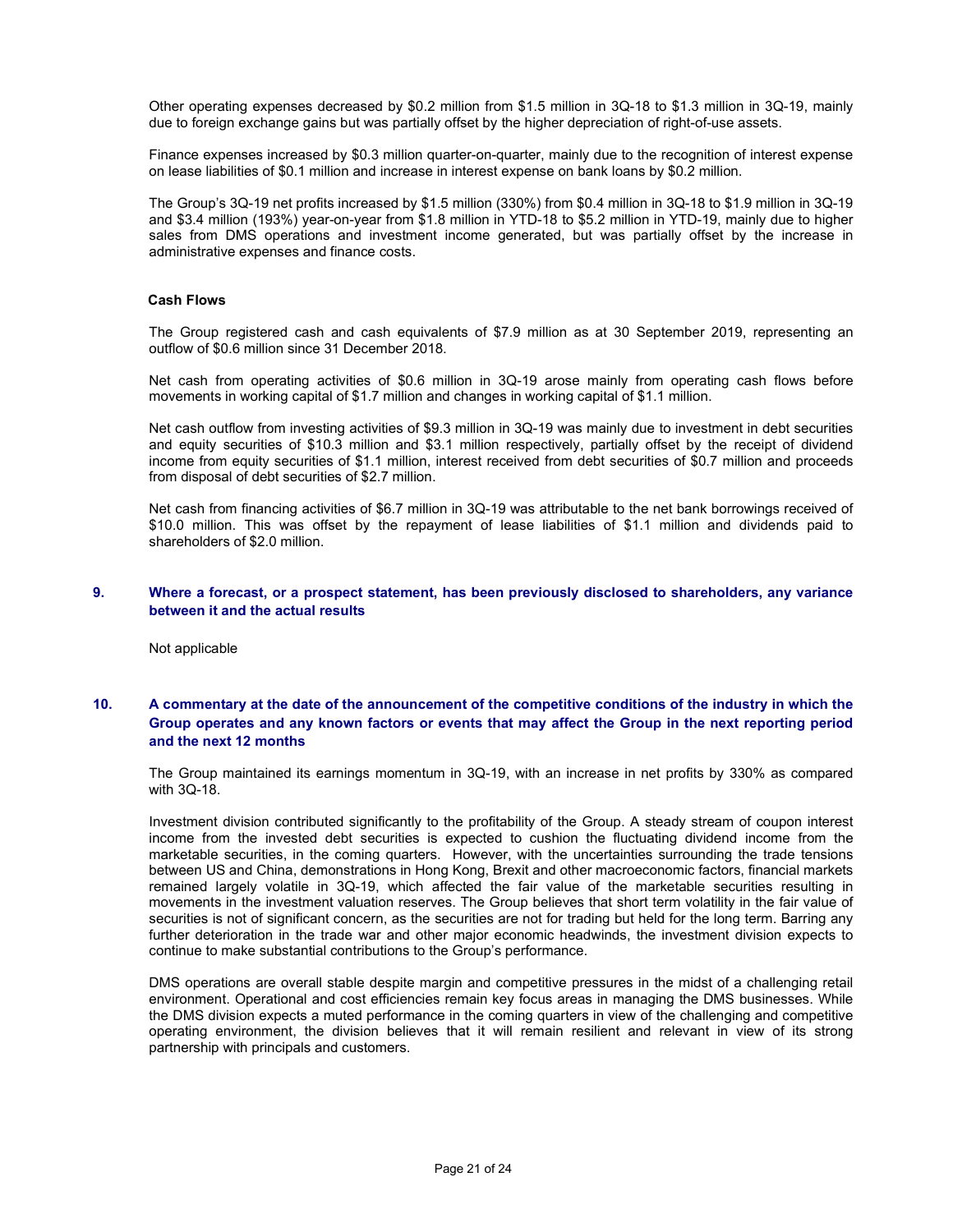Malaysia's market outlook has been affected by global uncertainties, escalating trade disputes and shifts in investor sentiments. DPAS division's performance is expected to be affected as the division is dependent on the advertising expenditure of its clients which is usually dictated by the state of the economy and consumer sentiments. DPAS division will continue to work on increasing its market share and gaining new customers through its enhanced pricing strategy.

The Group is also actively exploring potential investment opportunities to build new revenue streams and to improve shareholders' returns.

## 11. Dividend

#### (a) Current Financial Period Reported On

Any dividend declared for the current financial period reported on?

None

#### (b) Corresponding Period of the Immediately Preceding Financial Year

Any dividend declared for the corresponding period of the immediately preceding financial year?

None

#### (c) Date payable

Not applicable

#### (d) Books closure date

Not applicable

# 12. If no dividend has been declared/recommended, a statement to that effect

No dividend has been declared or recommended for the period.

## 13. Interested Person Transactions

| Name of interested person    | Aggregate value of all          | Aggregate value of all         |
|------------------------------|---------------------------------|--------------------------------|
|                              | interested person transactions  | interested person transactions |
|                              | during the financial year under | conducted under shareholders'  |
|                              | review (excluding transactions  | mandate pursuant to Rule 920   |
|                              | less than \$100,000 and         | of the SGX Listing Manual      |
|                              | transactions conducted under    | (excluding transactions less   |
|                              | shareholders' mandate           | than \$100,000)                |
|                              | pursuant to Rule 920 of the     |                                |
|                              | <b>SGX Listing Manual)</b>      |                                |
|                              |                                 |                                |
|                              | \$'000                          | \$'000                         |
|                              |                                 |                                |
| Pacific Organisation Pte Ltd |                                 |                                |
| <b>Rental expenses</b>       | 302                             |                                |
|                              |                                 |                                |
| Total                        | 302                             |                                |

Mr Ong Ghim Choon (Director and Chief Executive Officer of the Company) and his associate own a majority of the shares of Pacific Organisation Pte Ltd.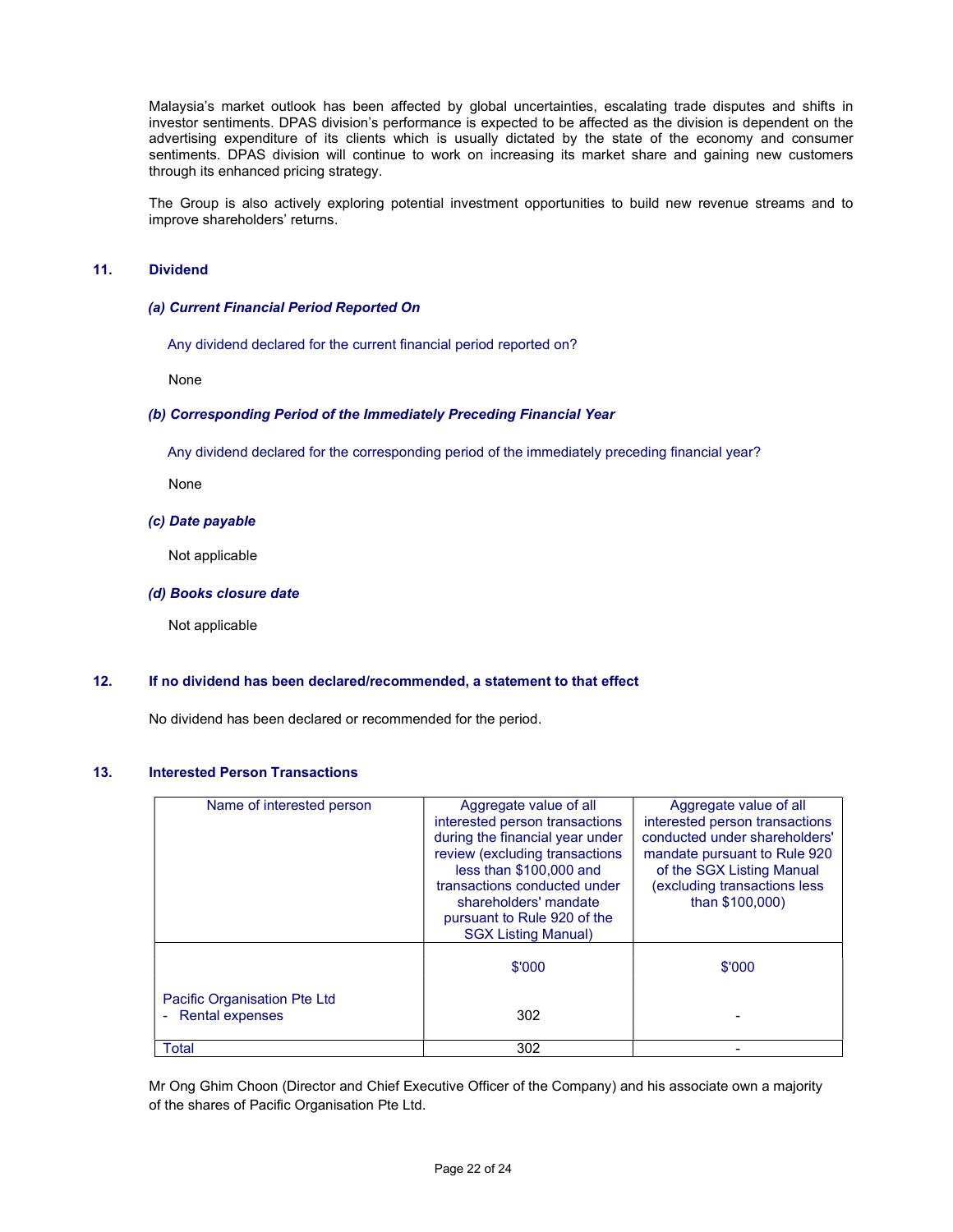# 14. Use of proceeds

 As at 30 September 2019, the proceeds from the Rights cum Warrants Issue have been utilized in accordance with its stated use and the breakdown is as follows:

| Net proceeds from the Rights cum Warrants Issue <sup>1</sup>                                                                                                                    | \$'000<br>67.393                  |
|---------------------------------------------------------------------------------------------------------------------------------------------------------------------------------|-----------------------------------|
| Less:<br>Investments in quoted securities<br>Repayment of loan to finance the investment in quoted securities<br>Utilisation towards working capital - purchases of inventories | (45, 838)<br>(11, 640)<br>(9,915) |
| <b>Balance of net proceeds</b>                                                                                                                                                  |                                   |

<sup>1</sup>Aggregate proceeds from Rights and conversion of Warrants as at 30 September 2019.

# 15. Confirmation of Undertakings under Rule 720(1) of the Listing Manual

The Company has procured undertakings from all its directors and executive officers (in the format set out in Appendix 7.7) under Rule 720(1) of the Mainboard Rules.

BY ORDER OF THE BOARD

Ong Ghim Choon Chief Executive Officer 12 November 2019